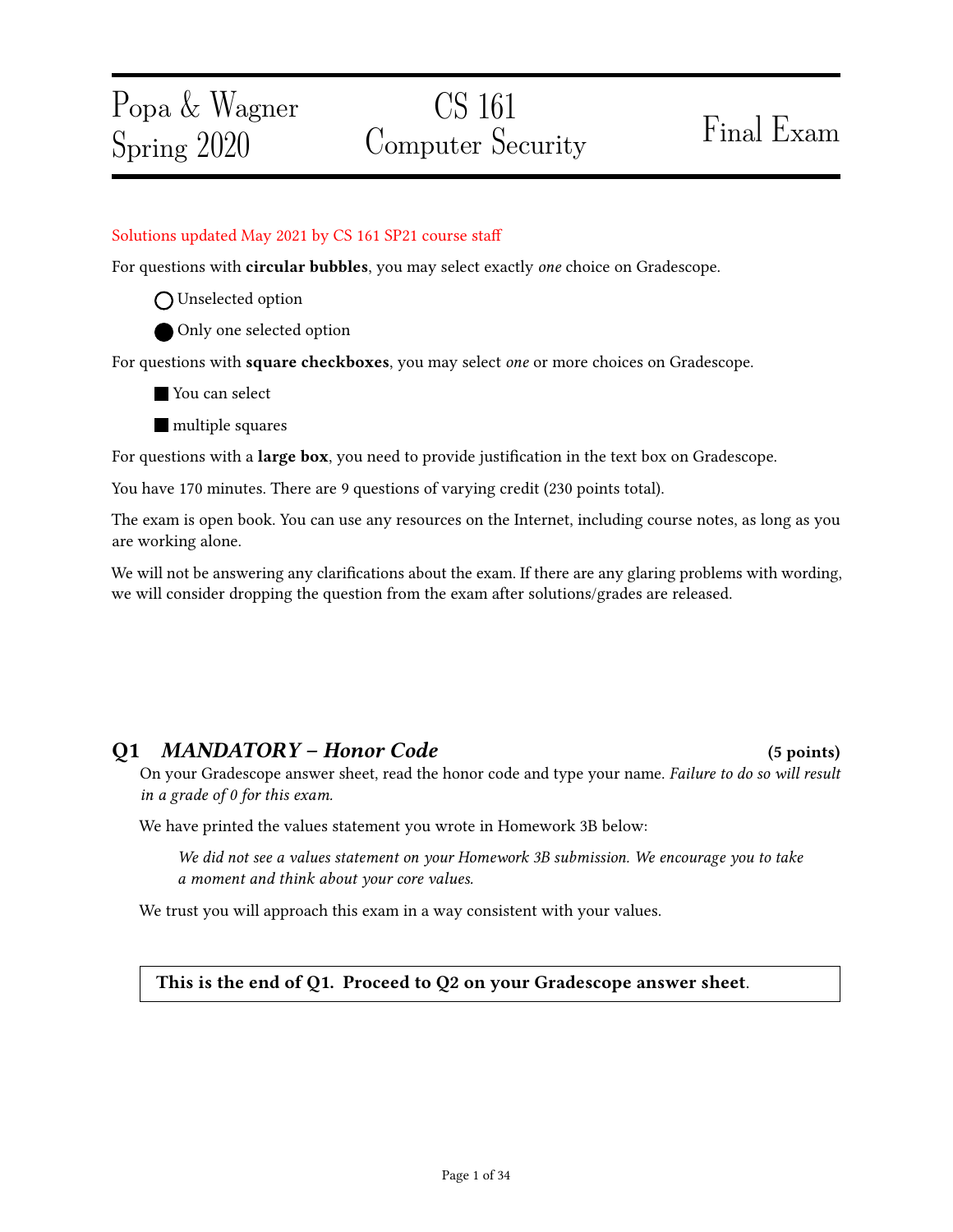### Q2 True/false (72 points)

Each true/false is worth 2 points.

Q2.1 True or False: If a victim is logged into a session on https://bank.com/ in one tab and visits an attacker's website in another, the attacker can run JavaScript to load a form at https://bank.com/transfer and extract the CSRF token from it.

| TRUE                                       | FALSE                                                                                                                                                                                     |
|--------------------------------------------|-------------------------------------------------------------------------------------------------------------------------------------------------------------------------------------------|
| <b>Solution:</b> False. SOP prevents this. |                                                                                                                                                                                           |
| over HTTPS.                                | Q2.2 TRUE or FALSE: An on-path attacker can learn the request parameters of a GET request loaded                                                                                          |
| TRUE                                       | FALSE                                                                                                                                                                                     |
|                                            | Solution: False. The request parameters will be encrypted.                                                                                                                                |
| over HTTP.                                 | Q2.3 TRUE or FALSE: An on-path attacker can learn the request parameters of a GET request loaded                                                                                          |
| True                                       | FALSE                                                                                                                                                                                     |
|                                            | <b>Solution:</b> True. The request parameters will be sent in plaintext.                                                                                                                  |
|                                            | Q2.4 TRUE or FALSE: Parameterized SQL is generally safer than forming a SQL query through string<br>concatenation because you are less likely to be vulnerable to a SQL injection attack. |
| TRUE                                       | FALSE                                                                                                                                                                                     |
|                                            | Q2.5 TRUE or FALSE: In DNSSEC, if the root key is compromised, then no DNS records can be trusted.                                                                                        |
| TRUE                                       | FALSE                                                                                                                                                                                     |
| ming) attacks.                             | Q2.6 TRUE or FALSE: Diffie-Hellman is an effective mitigation against ROP (Return-Oriented Program-                                                                                       |
| True                                       | FALSE                                                                                                                                                                                     |
|                                            | Q2.7 TRUE or FALSE: Using $H(x) = SHA256(x)$ , where x is a message, forms a secure message authen-                                                                                       |
| tication code.                             |                                                                                                                                                                                           |

Q2.8 True or False: Encrypting a message with AES-CBC mode and a random IV is IND-CPA secure.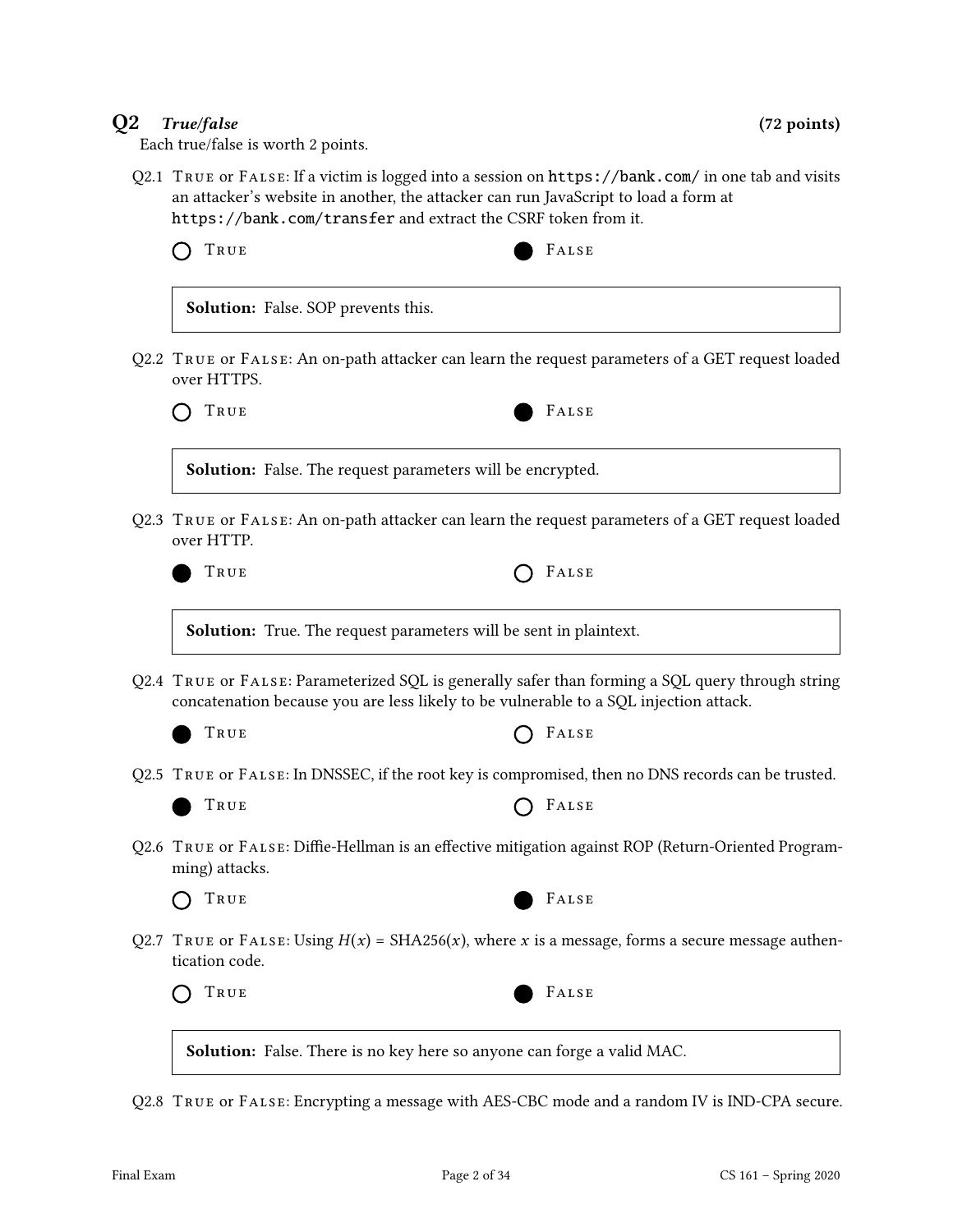

Q2.9 TRUE or FALSE: There is no reason to use IP with UDP, since both only provide best-effort delivery.

| O TRUE |  | FALSE |
|--------|--|-------|
|        |  |       |

Solution: False. UDP is a transport layer (layer 4) protocol and IP is an inter-network layer (layer 3) protocol, so there's no way to use UDP without IP. A connection should either use UDP+IP or TCP+IP.

Q2.10 True or False: TLS has end-to-end security, so it is secure against an attacker who steals the private key of the server.



Solution: False. An attacker who's stolen the private key of the server could impersonate the server to the victim.

- Q2.11 True or False: If the entire Internet stopped using HTTP POST requests and only allowed HTTP GET requests, CSRF attacks would still be possible.
	-

| $O$ FALSE<br>True |
|-------------------|
|-------------------|

Solution: True. An attacker can force a victim to click on a link that generates an HTTP GET request with server-side effects.

Q2.12 True or False: Suppose we compile a program with 512-bit canaries, and the program produces no output (so it is impossible to leak the value of the canary). It is possible to successfully write to memory located above the stack canary.



| True |  | $O$ FALSE |
|------|--|-----------|
|------|--|-----------|

Solution: True. Some vulnerabilities, e.g. format string vulnerabilities allow you to write to arbitrary locations in memory.

Q2.13 True or False: Suppose that in an IND-CPA game for some encryption scheme, there is an attacker who finds a way to guess the random bit correctly with probability 0.4. The scheme could still be IND-CPA.



**Solution:** False. There is another attacker, the one that makes the opposite guess every time; this attacker has a way to guess the random bit with probability 0.6, which wins the IND-CPA game.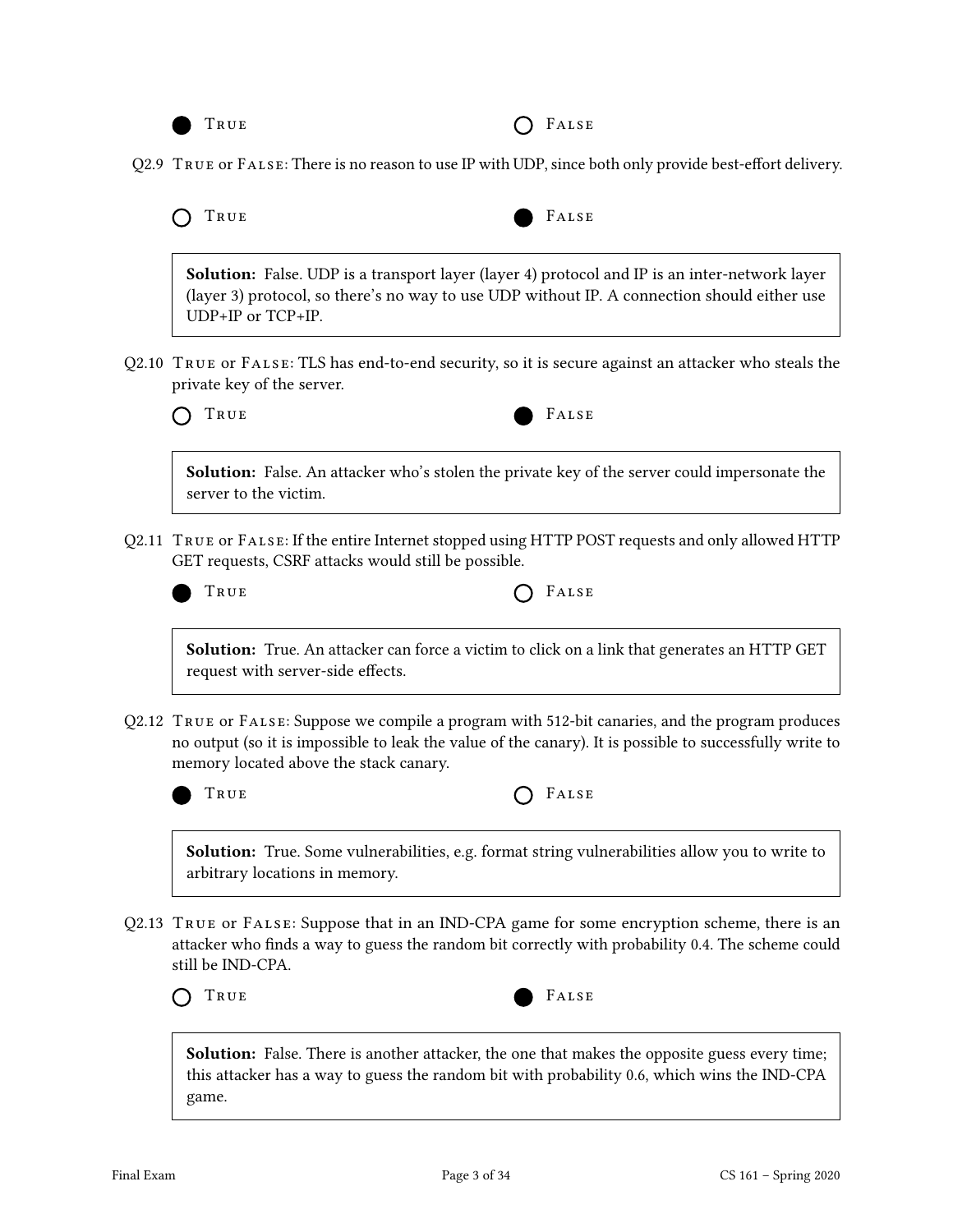Q2.14 True or False: There is nothing a man-in-the-middle attacker (MITM) can do to interfere with a DNSSEC query.

TRUE FALSE

Solution: False. The MITM could do a DoS attack by dropping responses.

Q2.15 True or False: It is secure for a server to generate session tokens based only on timestamp to the nearest second, as long as every user receives a unique token.

TRUE FALSE

Solution: False. Now an attacker can brute-force tokens and possibly log in as another user.

Q2.16 True or False: Destination port randomization could be implemented to increase the security of DNS without breaking the DNS protocol shown in lecture.

| True | FALSE |
|------|-------|
|------|-------|

Solution: False. The destination port needs to be well-known so requests can be sent.

Q2.17 TRUE OF FALSE: Let  $S(k, M)$  be the signing function for RSA signatures. Consider a new scheme with a signing function  $S'(k, M) = [S(k, M] | r)$ , where r is a randomly chosen nonce and  $\parallel$  is concatenation. This scheme is IND-CPA secure.



Solution: False. The verifying key is still public, so anyone can verify the signature. If the attacker has a guess at the message, they can test their guess, which violates IND-CPA security.

Q2.18 TRUE OF FALSE: If every website uses TLS and every cookie has the secure flag set, clickjacking attacks are still possible.



| True | $O$ FALSE |
|------|-----------|
|------|-----------|

Solution: True. TLS defends against network attacks, not web/application layer attacks, and clickjacking attacks do not need cookies to succeed.

Q2.19 True or False: A script running on http://insecure.califlower.com can set a cookie that will be sent to http://secure.califlower.com.

TRUE **COLLECTED** FALSE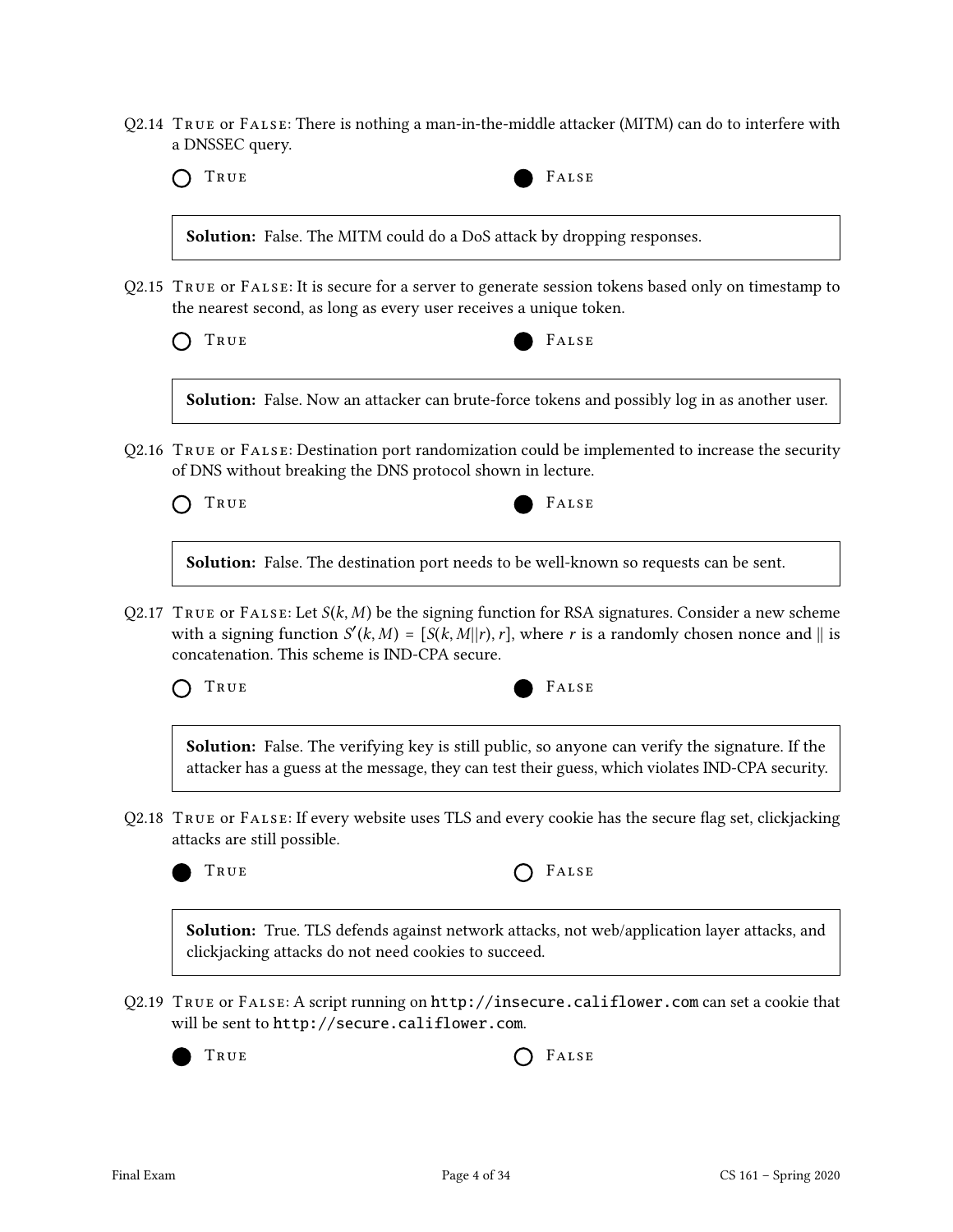Solution: The cookie can be set with Domain=califlower.com.

Q2.20 True or False: A script running on http://insecure.califlower.com can load http://secure.califlower.com in an iframe and read data, including cookies, from that iframe.



Solution: The Same-Origin Policy prevents this because http://insecure.califlower.com and http://secure.califlower.com have different origins.

Q2.21 True or False: A script running on http://califlower.com/insecure can load http://califlower.com/secure in an iframe and read data, including cookies, from that iframe.



Solution: Both pages have the same origin, so this is allowed.

Q2.22 True or False: A cookie set by califlower.com without specifying a domain will be sent to califlower.com and any subdomain of califlower.com.



**Solution:** We decided not to grade this. This tests a subtle aspect of cookies that we didn't teach/emphasize in class. It turns out that if no domain is specified, the cookie is treated specially and is sent back to the current domain but not to subdomains.

Q2.23 True or False: It is possible to set a cookie for http://califlower.com that cannot be accessed by a script running on the same page.



TRUE **CONSTRUE** 

**Solution:** The cookie can be set with the HttpOnly flag.

Q2.24 True or False: A script running on http://califlower.com cannot set a cookie that will be sent to https://califlower.com because they have different origins.





Solution: It can, although not with the Secure flag. The cookie policy is distinct from the Same-Origin Policy.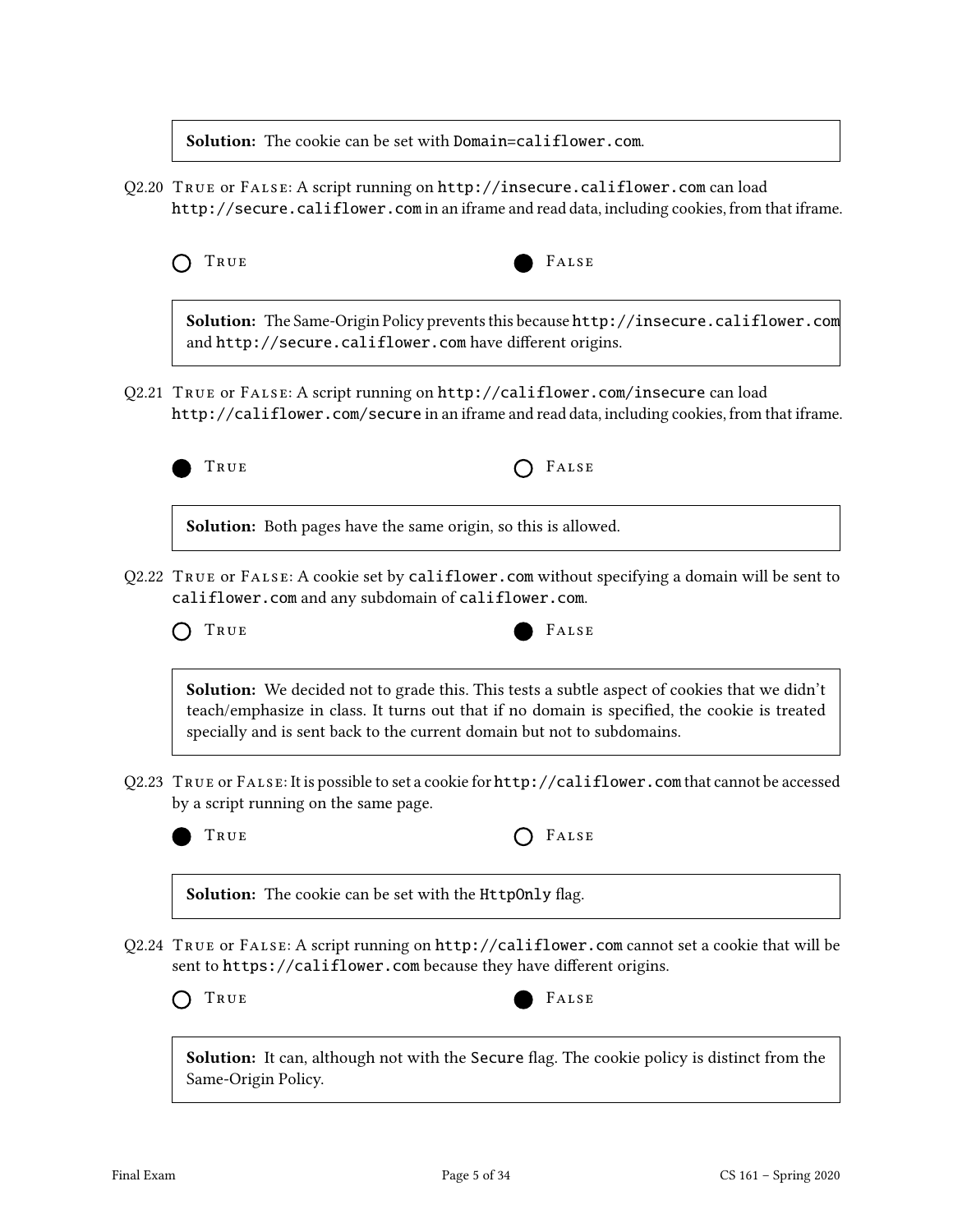Q2.25 True or False: If http://califlower.com loads http://broccoli.com in an iframe, the server of the child frame also receives all cookies that were originally sent to the server of the parent frame.

|  | M.<br>v<br>- -<br>$\sim$ |
|--|--------------------------|
|--|--------------------------|

TRUE FALSE

Solution: The frames have different domains. Cookie scoping rules do not differ for inner frames.

Q2.26 Suppose Harry the hacker exploits a vulnerability on http://weaksite.com to inject the following line of code: <script src="http://evil.com/script"></script>. Harry wants to hack Alice by tricking her into visiting the page and running the script to steal her cookies for weaksite.com.

True or False: The Same-Origin Policy would prevent this attack.

TRUE FALSE

Solution: The script runs with same origin as the page that loads it, so the Same-Origin Policy does not help.

Q2.27 Suppose Harry the hacker exploits a vulnerability on http://weaksite.com to inject the following line of code: <script src="http://evil.com/script"></script>. Harry wants to hack Alice by tricking her into visiting the page and running the script to steal her cookies for weaksite.com.

TRUE OF FALSE: Setting the Secure flag on the cookies would prevent this attack.



TRUE **CONSTRUE** 

Solution: We decided not to grade this question. It is arguably impossible: with modern browsers, http://weaksite.com cannot set a cookie with the Secure flag set. (https://weaksite.com can, but the question didn't mention the existence of such a https version of the site.) If such a cookie did get set somehow, it turns out that it is browser-specific whether Javascript from http://weaksite.com can access the cookie: some browsers allow that, and others do not. So, this question was faulty.

Q2.28 Bob is trying to access https://store.nintendo.com to buy a Switch. Suppose Eve is an on-path attacker on the same local network.

True or False: Eve can stop Bob from accessing the Nintendo Store.



TRUE **CONSTRUE**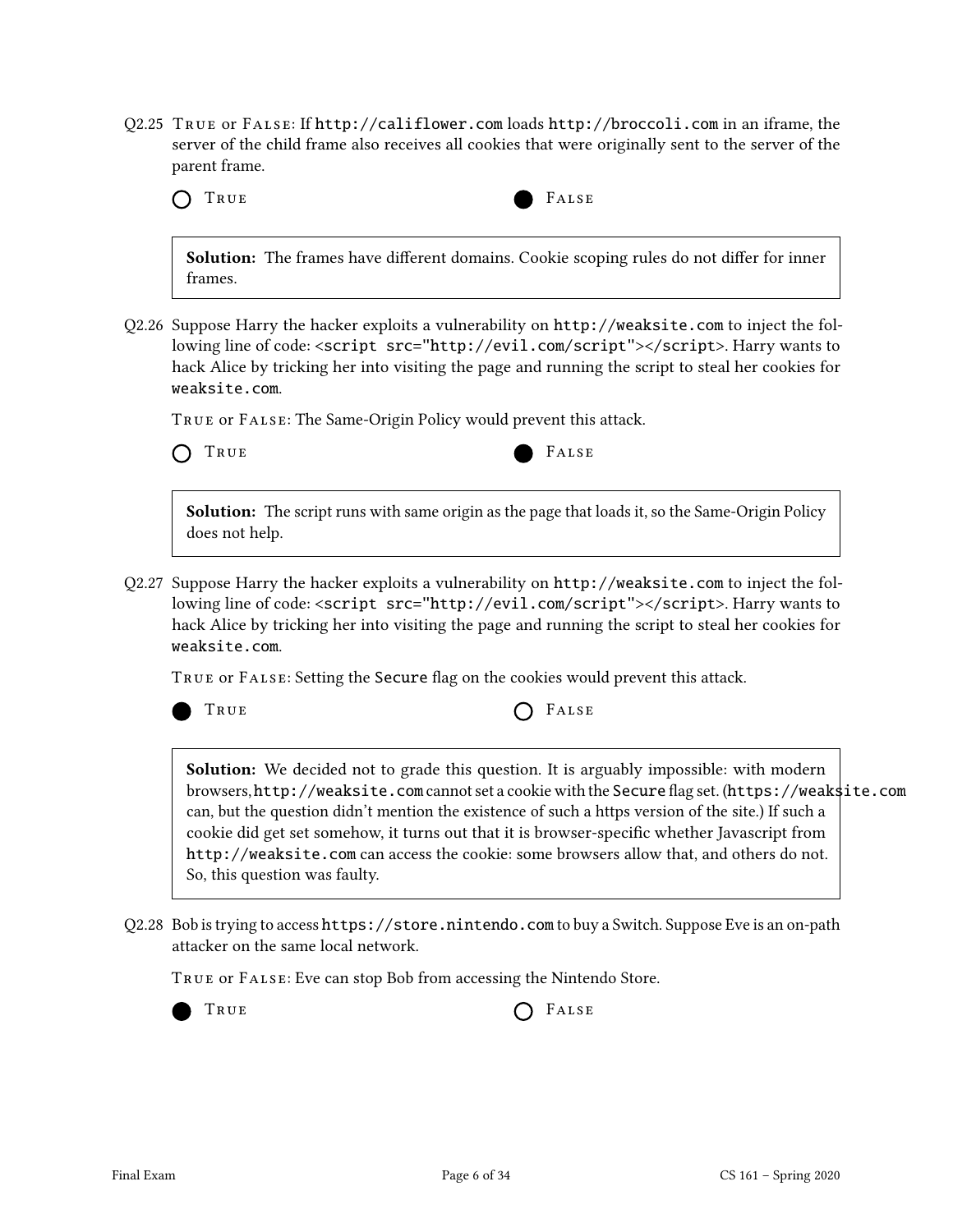**Solution:** An on-path attacker is able to see all the TCP fields (ports, IPs, sequence numbers) and can therefore successfully inject a RST packet with high probability before the TLS handshake is completed. TLS provides end-to-end integrity only after the handshake is successfully completed.

Q2.29 True or False: As long as a user uses TLS to visit a website, Tor protects anonymity even if all of their relays are malicious and colluding.



Solution: False. The relays can collude to figure out who the user is and which website they're visiting

Q2.30 Assume you've set up a 3-relay Tor circuit to access some websites over HTTPS. A malicious adversary takes control of the entry relay, but the other two are honest and uncompromised. The adversary can now learn which website you are visiting.



Solution: False, the entry relay can learn your identity but not which site you are visiting, and there is no way to correlate the two.

Q2.31 Assume you've set up a 3-relay Tor circuit to access some websites over HTTPS. A malicious adversary takes control of the middle relay, but the other two are honest and uncompromised. The adversary can now learn your identity.



Solution: False, the entry relay protects against this.

Q2.32 Assume you've set up a 3-relay Tor circuit to access some websites over HTTPS. A malicious adversary takes control of the exit relay, but the other two are honest and uncompromised. The adversary can now learn which website you are visiting.





Solution: We did not grade this question, as it was ambiguous. Under one interpretation, the answer is True: the exit relay talks to the final website, so it can see which websites are being visited. Under another interpretation, the answer is False: while the exit relay can see all websites being visited by users that are going through that exit, it cannot know which website is associated with which user. So, if there are many users, the exit relay cannot tell which one of those websites you're visiting (and which ones someone else is visiting).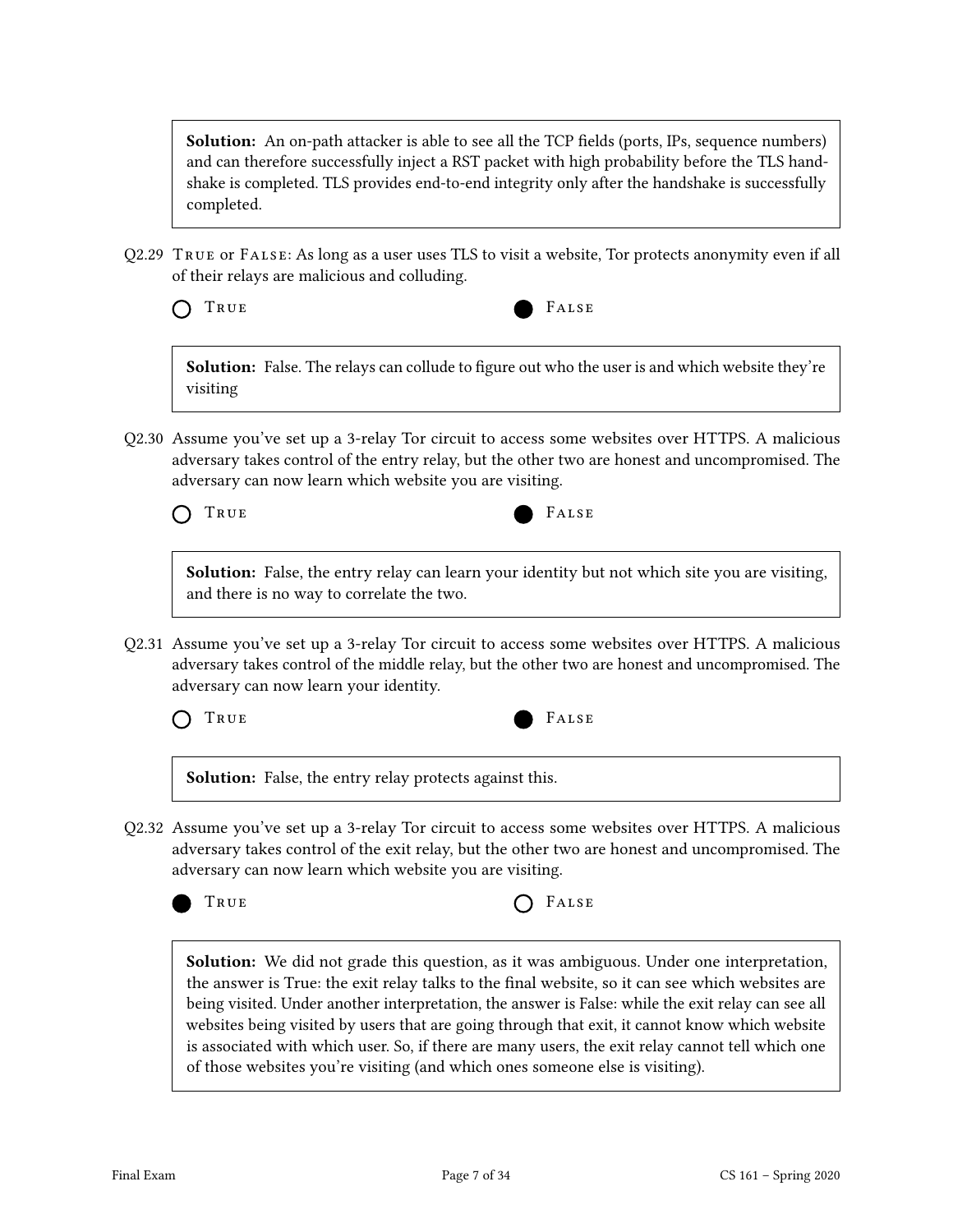Q2.33 True or False: With the contact tracing protocol described in class, even if a user gets diagnosed and publishes their daily tracing key, it's impossible to track their movements for that day since their rolling identifier is re-generated every 10 minutes.

| TRUE            | FALSE                                                                                                                                                                                                                                                                                            |
|-----------------|--------------------------------------------------------------------------------------------------------------------------------------------------------------------------------------------------------------------------------------------------------------------------------------------------|
|                 | <b>Solution:</b> False. All of the rolling identifiers can be linked to that user. If a malicious adversary<br>was able to set up receivers around an area and keep a log of all identifiers seen, they could<br>subsequently pick out which ones are from the user and track that user's steps. |
|                 | Q2.34 TRUE or FALSE: The contact tracing protocol described in class doesn't require any centralized<br>trust, since individuals' phones are running the protocol.                                                                                                                               |
| TRUE            | FALSE                                                                                                                                                                                                                                                                                            |
| and who hasn't. | Solution: False. Users must trust the server to honestly keep track of who has been infected                                                                                                                                                                                                     |
|                 | Q2.35 TRUE or FALSE: In Bitcoin, once your transaction is successfully added to a block that lives on<br>the longest chain, you can be guaranteed that it will never be lost.                                                                                                                    |
| TRUE            | FALSE                                                                                                                                                                                                                                                                                            |
|                 | Solution: False. The blockchain could fork and not include your transaction.                                                                                                                                                                                                                     |
|                 | Q2.36 TRUE or FALSE: For certificate transparency, a Merkle tree might be preferred over a block chain<br>since adding a new certificate can be done in constant time.                                                                                                                           |
| TRUE            | FALSE                                                                                                                                                                                                                                                                                            |
|                 | <b>Solution:</b> False. Adding a new certificate takes $O(\log n)$ time with a Merkle tree since a Merkle<br>tree is a binary tree. Adding a new certificate to a block chain could be done in $O(1)$ time, so                                                                                   |

This is the end of Q2. Proceed to Q3 on your Gradescope answer sheet. If you are nished with the exam and are ready to submit your answer sheet, please follow the [submission protocol.](#page-33-0)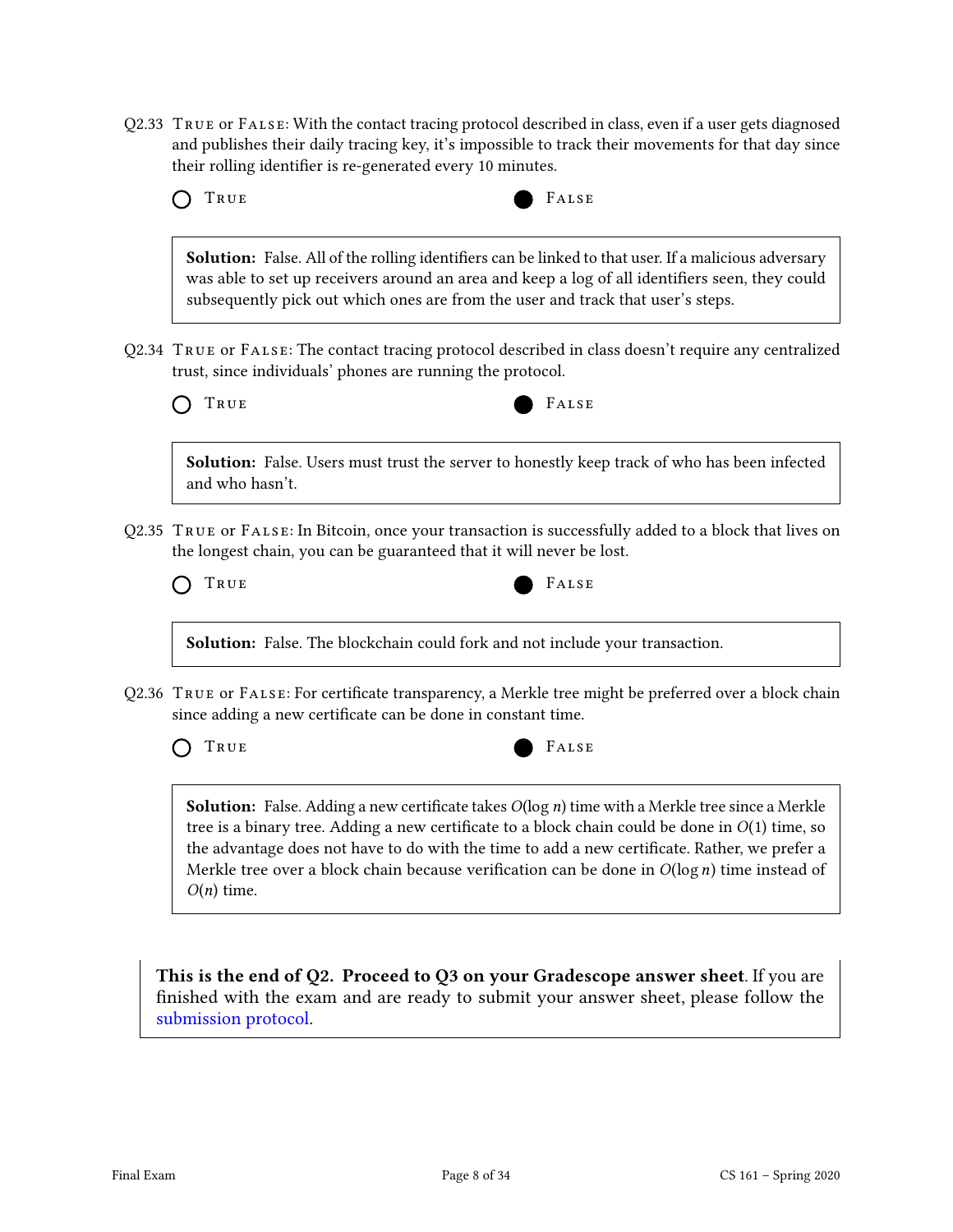### Q3 EvanBot's Last Creation (15 points)

Inspired by different AES modes of operation, EvanBot creates an encryption scheme that combines two existing modes of operation and names it AES-DMO (Dual Mode Operation). Provided below is an encryption schematic of AES-DMO.



(12 points) Fill in the numbered blanks for this incomplete decryption schematic of AES-DMO. Each blank is worth 1 point.

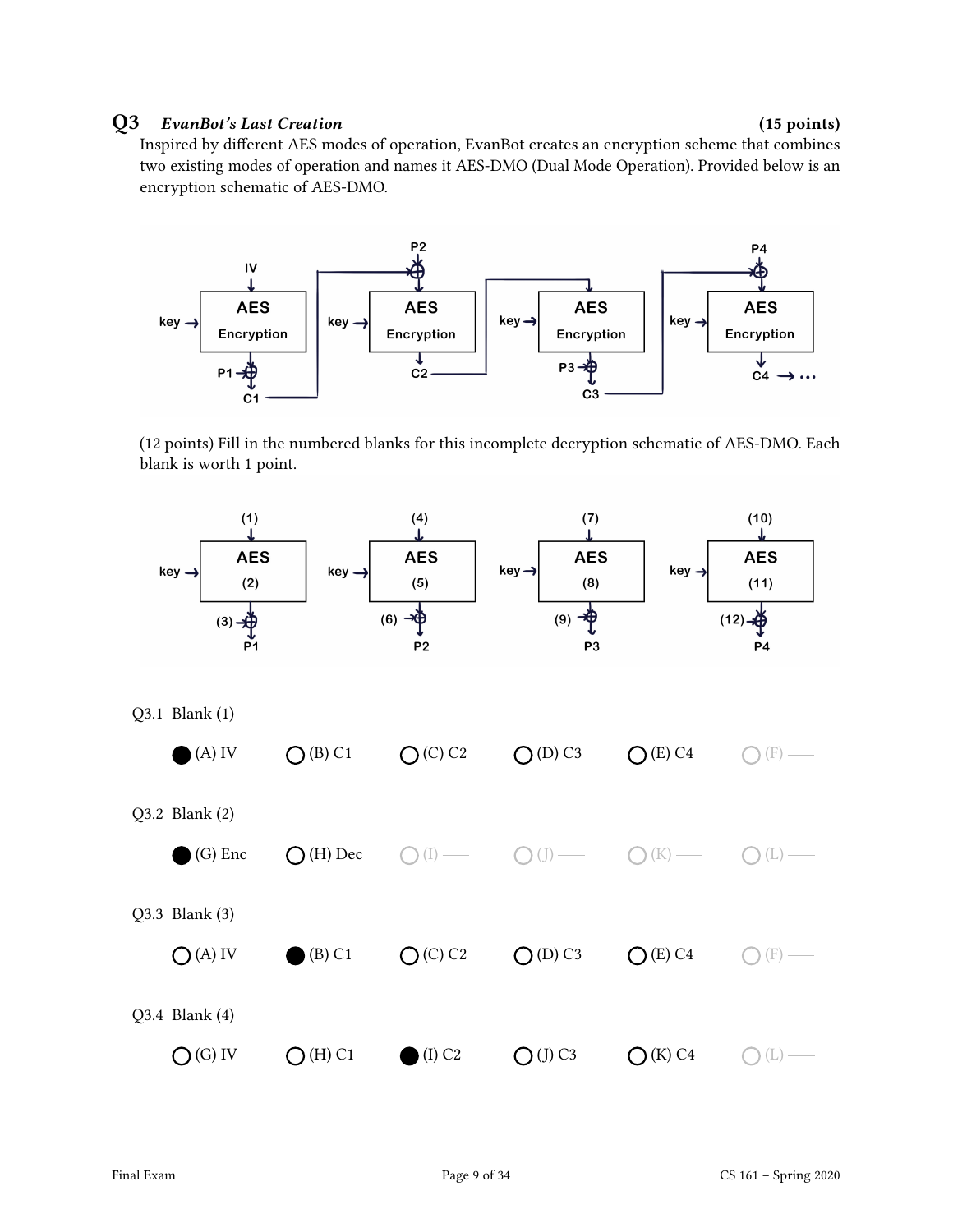| Solution:                             | ${\sf IV}$<br><b>AES</b><br>$key \rightarrow$<br>Encryption<br>$P1 - \bigoplus$<br>C1 | P2<br>由<br><b>AES</b><br>$key \rightarrow$<br>Encryption<br>↓<br>C <sub>2</sub> | $key \rightarrow$<br>$P3 - \oplus$ | <b>AES</b><br>$key \rightarrow$<br>Encryption<br>C3 | P4<br>Ф<br><b>AES</b><br>Encryption<br>$C4 \rightarrow \cdots$ |
|---------------------------------------|---------------------------------------------------------------------------------------|---------------------------------------------------------------------------------|------------------------------------|-----------------------------------------------------|----------------------------------------------------------------|
| Q3.12 Blank (12)<br>$O(G)$ IV         | $O(H)$ C1                                                                             | $O$ (I) C2                                                                      | $\bigcirc$ (J) C3                  | $\bigcirc$ (K) C4                                   | (L)                                                            |
| Q3.11 Blank (11)<br>$\bigcap$ (A) Enc | (B) Dec                                                                               |                                                                                 | $(\mathbb{D})$                     | (E)                                                 | (F)                                                            |
| Q3.10 Blank (10)<br>$O(G)$ IV         | $O(H)$ C1                                                                             | $O$ (I) C <sub>2</sub>                                                          | $O$ (J) C3                         | (K) C4                                              | (L)                                                            |
| Q3.9 Blank (9)<br>$O(A)$ IV           | $O$ (B) C1                                                                            | O(C) C2                                                                         | $(D)$ C <sub>3</sub>               | $O(E)$ C4                                           | (F)                                                            |
| Q3.8 Blank (8)<br>(G) Enc             | $\bigcirc$ (H) Dec                                                                    |                                                                                 |                                    | (K)                                                 | (L)                                                            |
| Q3.7 Blank (7)<br>$O(A)$ IV           | $O$ (B) C1                                                                            | $\bullet$ (C) C <sub>2</sub>                                                    | $O(D)$ C <sub>3</sub>              | $O(E)$ C4                                           | (F)                                                            |
| Q3.6 Blank (6)<br>$O(G)$ IV           | $(H)$ C1                                                                              | $O$ (I) C <sub>2</sub>                                                          | $O$ (J) C3                         | $\bigcirc$ (K) C4                                   | (L)                                                            |
| Q3.5 Blank (5)<br>$\bigcirc$ (A) Enc  | (B) Dec                                                                               | (C)                                                                             | (D)<br>$\bigcirc$                  | (E)                                                 | (F)                                                            |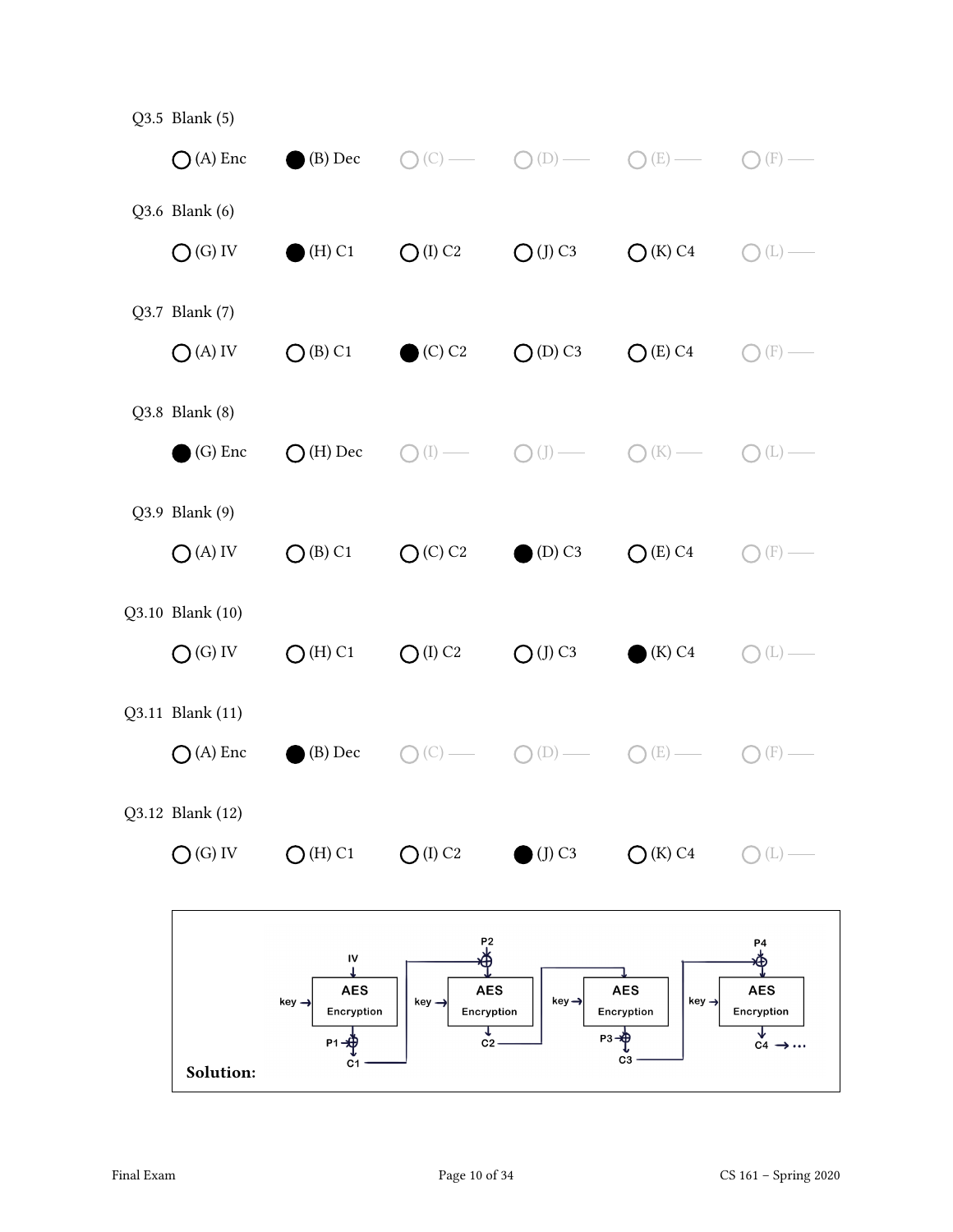

Q3.13 (3 points) Select all true statements about AES-DMO.  $\Box$  (A) Encryption can be parallelized

(B) Decryption can be parallelized

(C) AES-DMO is IND-CPA secure

 $\Box$  (D) None of the above

 $\square$  (E) —

 $\Box$ (F) —

Solution: The diagram for encryption has a feedback from one block to the next, whereas the diagram for decryption has no such feedback. This makes decryption parallelizeable but not encryption.

DMO is IND-CPA because each block is either AES-CBC or AES-CFB, both of which are IND-CPA. You can do a proof by induction: C1 is secure since it's the first block of AES-CFB, and each subsequent block is AES-CFB or AES-CBC where the feedback from the previous block (ciphertext) is IND-CPA, in effect a random number.

This is the end of Q3. Proceed to Q4 on your Gradescope answer sheet. If you are finished with the exam and are ready to submit your answer sheet, please follow the [submission protocol.](#page-33-0)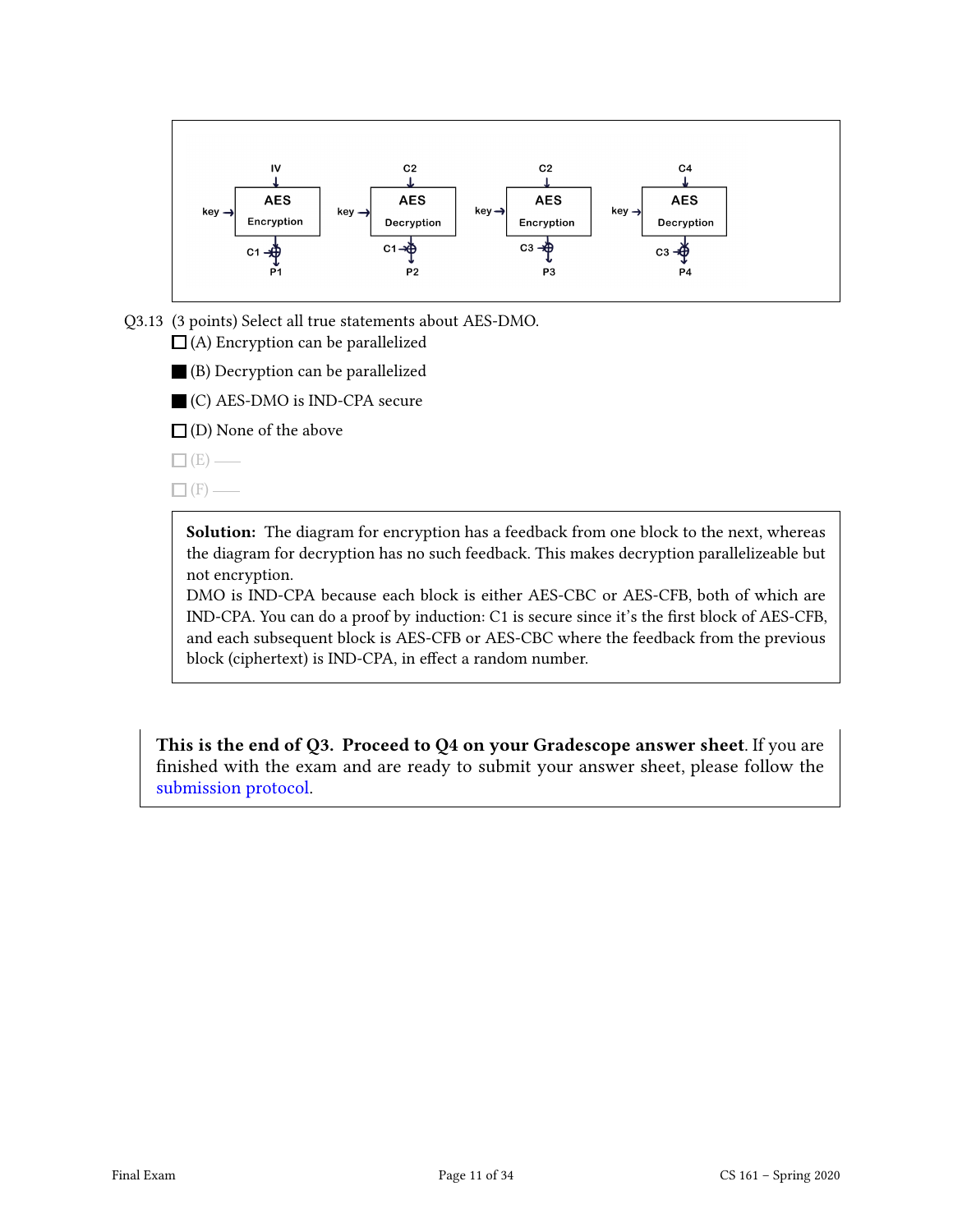### Q4 ReenviebrmsoeC (Reasoning About Memory Safety) (11 points)

Alice is writing a function to interleave one string with the reverse of another string. However, she is worried about memory safety issues. She wants to define some conditions that would ensure the safety of her code.

```
1 void reverse combine (char * result, char * str1, char * str2)
2 \mid \{3 size t n = strlen (str1);
4 int i:
5 for (i = 0; i < \text{strlen}(\text{str2}); i++)6 \qquad \{7 \vert result [2 \times i] = \text{str1} [n-1-i];
8 result [2* i +1] = str2 [i];9 }
10 \vert result [2 \times i] = ' \ 0 ;
11}
```
For this question, let size(str) refer to the space allocated to str, and let len(str) refer to the length of str, not including the null terminator.

Q4.1 (3 points) Select all necessary precondition(s) for reverse\_combine to ensure memory safety (but not necessarily correct functionality).

| $\blacksquare$ (A) str1 and str2 are null-terminated | $\Box$ (D) None of the above |
|------------------------------------------------------|------------------------------|
| $\blacksquare$ (B) result != NULL                    | $\Box$ (E) —                 |
| $\Box$ (C) result is null-terminated                 | $\Box$ (F) —                 |

(4 points) Fill in the following blanks so that each statement is part of the precondition for reverse\_combine to ensure memory safety (but not necessarily correct functionality).

$$
Q4.2 len(str1) \_ = len(str2)
$$

 $\bigcap(G)<$   $\bigcap(H)<=$   $\bigcap(I)=$   $\bigcap(J)>=$   $\bigcap(K)>$   $\bigcap(L)=$ 

**Solution:** We need  $len(str1) \geq len(str2)$ , so that line 7 does not read before the beginning of the str1 buffer: the first iteration of the loop will read  $str1[len(str1)-1]$ , and the last iteration will read str1[len(str1)-1-(len(str2)-1)], so we need  $len(str1)-1-(len(str2)-1)>=0$ , i.e.,  $len(str1) >= len(str2)$ .

$$
Q4.3 \text{ size}(\text{result}) \_2 \_ 2 \text{then}(\text{str2})
$$

$$
\bigcirc (A) < \qquad \bigcirc (B) < = \qquad \bigcirc (C) = = \qquad \bigcirc (D) > = \qquad \bullet (E) > \qquad \bigcirc (\textup{F})
$$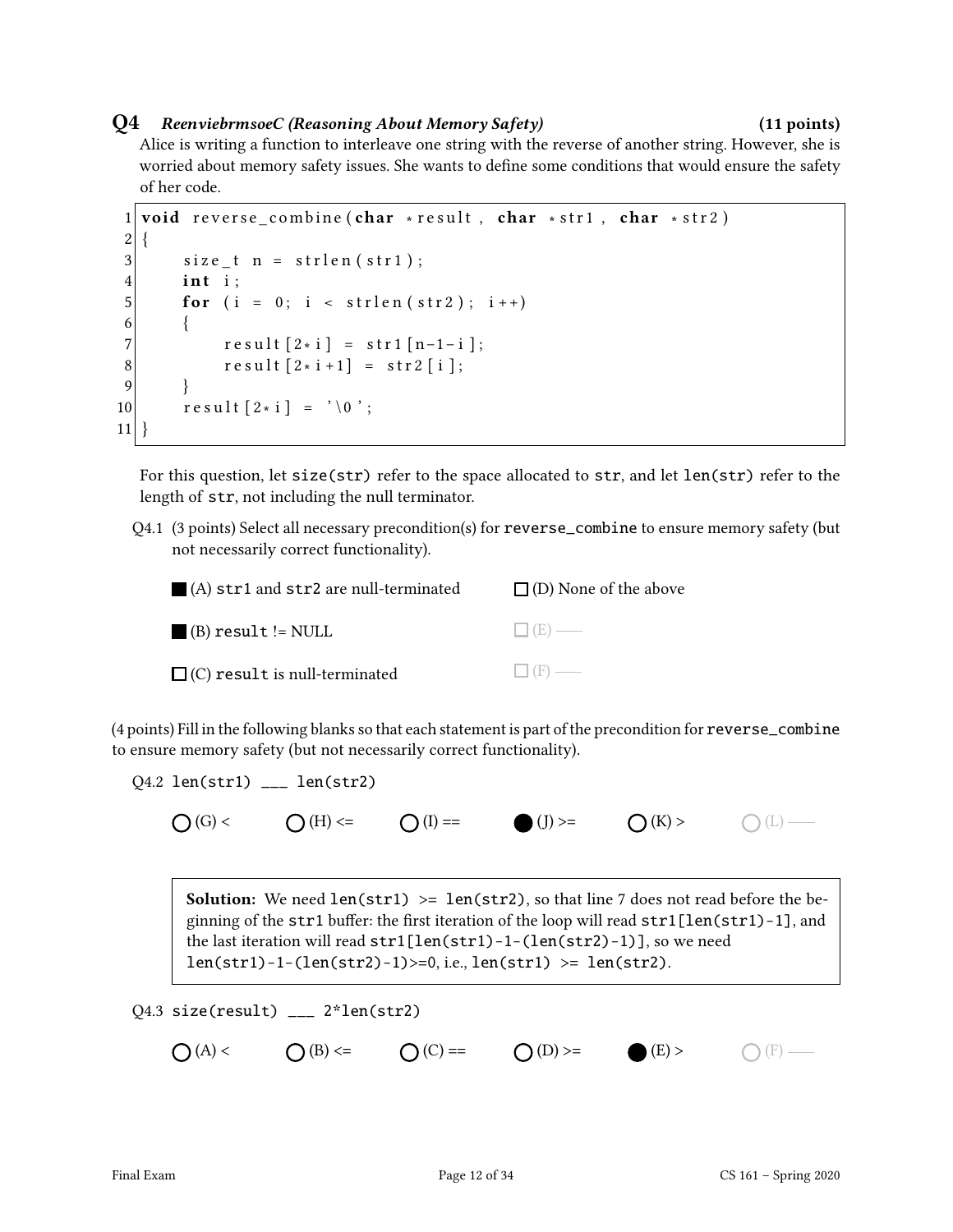Solution: Line 10 will write to result<sup>[2\*</sup>len(str2)], so we need 2 \* len(str2) < size(result) to avoid writing past the end of result.

(4 points) Fill in the following blanks so that each statement is an invariant that is guaranteed to hold at line 5, assuming the function's precondition holds. Choose the most restrictive invariant (i.e. if both  $a < b$ ) and  $a \leq b$  are true, you should choose  $\leq$ ).



Solution: We did not grade Q4.5-Q4.7, because we screwed up the statement of the question. It is ambiguous what is meant by "at line 5"; does that refer to the start of the loop or the end of the loop? Does it apply after the last iteration when we break out of the loop? We meant to refer to line 6, but we got the question wrong.

This is the end of Q4. Proceed to Q5 on your Gradescope answer sheet. If you are finished with the exam and are ready to submit your answer sheet, please follow the [submission protocol.](#page-33-0)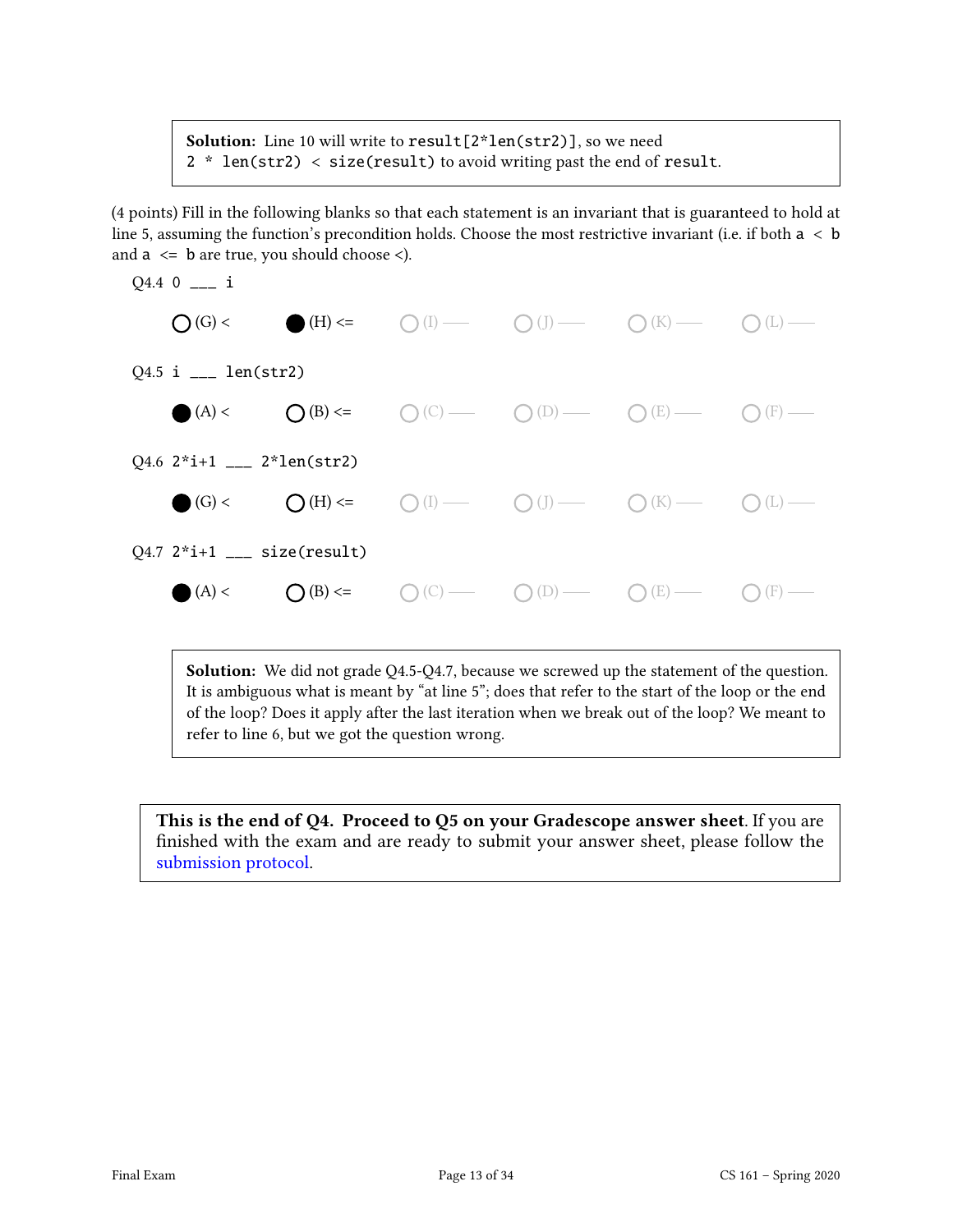### Q5 Cauliflower Smells Really Flavorful (23 points)

califlower.com decides to defend against CSRF attacks as follows:

- 1. When a user logs in, califlower.com sets two 32-byte cookies session\_id and csrf\_token randomly with domain califlower.com.
- 2. When the user sends a POST request, the value of the csrf\_token is embedded as one of the form fields.
- 3. On receiving a POST request, califlower.com checks that the value of the csrf\_token cookie matches the one in the form.

Assume that the cookies don't have the secure, HTTPOnly, or Strict flags set unless stated otherwise. Assume that no CSRF defenses besides the tokens are implemented, and that CORS is not in use (if you don't know what that means, do not worry about it). Assume every subpart is independent.

Q5.1 (3 points) Suppose the attacker gets the client to visit their malicious website which has domain evil.com. What can they do?

| $\Box$ (A) CSRF attack against califlower.com                    | $\blacksquare$ (D) None of the above |
|------------------------------------------------------------------|--------------------------------------|
| $\Box$ (B) Change the user's csrf_token cookie $\Box$ (E) —      |                                      |
| $\Box$ (C) Learn the value of the session id cookie $\Box$ (F) — |                                      |

**Solution:** The attacker's website is of a different domain so they are not able to change/read any cookies for califlower.com. As such, they not able to execute a CSRF attack since they can't guess the value of csrf\_token.

Q5.2 (3 points) Suppose the attacker gets the client to visit their malicious website which has domain evil.califlower.com. What can they do?

| $\Box$ (G) CSRF attack against califlower.com                    | $\Box$ (J) None of the above |
|------------------------------------------------------------------|------------------------------|
| $\Box$ (H) Change the user's csrf_token cookie $\Box$ (K) —      |                              |
| $\Box$ (I) Learn the value of the session_id cookie $\Box$ (L) — |                              |

Solution: Since the attacker's website is a subdomain for califlower.com, it can read/set cookies. The attacker can embed Javascript in their page to extract csrf\_token and form a malicious POST request.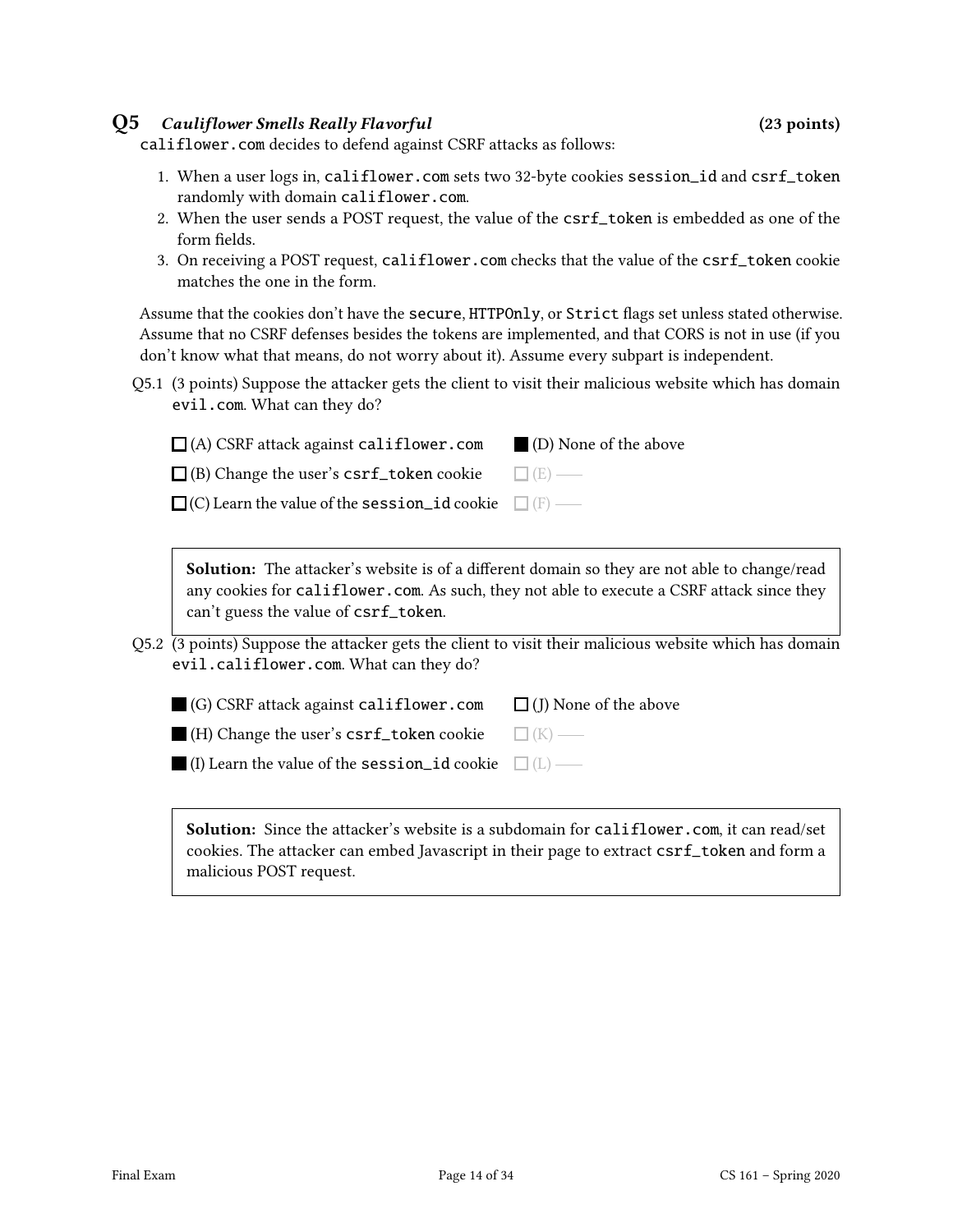Q5.3 (3 points) Suppose the attacker gets the client to visit a page on the website xss.califlower.com that contains a stored XSS vulnerability (the website xss.califlower.com is not controlled by the attacker). What can they do?

| $\blacksquare$ (A) CSRF attack against califlower.com                 | $\Box$ (D) None of the above |
|-----------------------------------------------------------------------|------------------------------|
| <b>(B)</b> Change the user's $\text{csrf\_token cookie}$ $\Box$ (E) — |                              |
| $\Box$ (C) Learn the value of the session_id cookie $\Box$ (F) —      |                              |

Solution: Utilizing the XSS vulnerability, the attacker can extract the csrf\_token cookie and cause the user's browser to make a malicious POST request.

Q5.4 (3 points) Suppose the csrf\_token and session\_id cookies have the HTTPOnly flag set. Suppose the attacker gets the client to visit a page on the website xss.califlower.com (the website xss.califlower.com is not controlled by the attacker) that contains a stored XSS vulnerability. What can they do?

| $\Box$ (G) CSRF attack against califlower.com                    | $\blacksquare$ (I) None of the above |
|------------------------------------------------------------------|--------------------------------------|
| $\Box$ (H) Change the user's $\text{csrf\_token cookie}$         | $\Box$ (K) —                         |
| $\Box$ (I) Learn the value of the session id cookie $\Box$ (L) — |                                      |

Solution: We accepted either None of the above or (H) only for full credit. In other words, we did not grade option  $(H)$  and graded only options  $(G)$  and  $(I)$ . The HTTPOnly flag renders the XSS attack useless for a CSRF attack since Javascript can't extract the value of csrf\_token or session\_id, so neither (G) nor (I) should be selected. On some browsers, it is possible for Javascript to write a new cookie (without the HTTPOnly flag) that shadows csrf\_token (possibly by specifying a different Path attribute), effectively changing the csrf\_token. We didn't specify the behavior of this in class, and should not have tested it, so we didn't grade (H).

Q5.5 (3 points) Suppose the attacker is on-path and observes the user make a POST request over HTTP to califlower.com. What can they do?

| $\blacksquare$ (A) CSRF attack against califlower.com               | $\Box$ (D) None of the above |
|---------------------------------------------------------------------|------------------------------|
| $\blacksquare$ (B) Change the user's $\textsf{csrf\_token}}$ cookie | $\Box$ (E) —                 |

| $\Box$ (C) Learn the value of the session_id cookie $\Box$ (F) – |  |
|------------------------------------------------------------------|--|
|------------------------------------------------------------------|--|

Solution: The attacker can observe session\_id and csrf\_token in plaintext and forge a POST request. Also, they can spoof a response to the POST request, and include a Set-Cookie header in the response to change the csrf\_token cookie.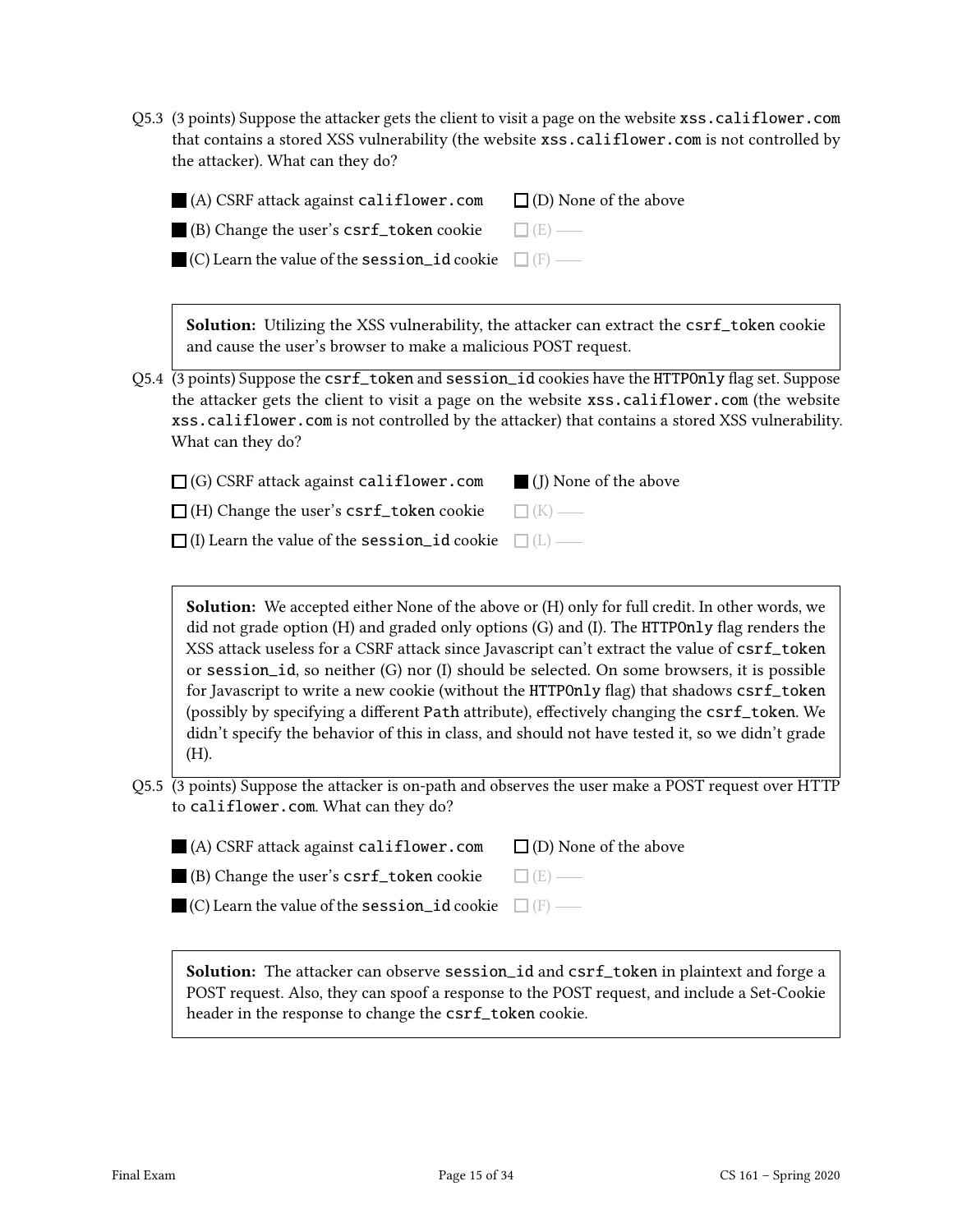Q5.6 (3 points) Suppose the attacker is a MITM and observes the user make a POST request over HTTPS to califlower.com. What can they do?

| $\Box$ (G) CSRF attack against califlower.com                    | (I) None of the above |
|------------------------------------------------------------------|-----------------------|
| $\Box$ (H) Change the user's csrf_token cookie $\Box$ (K) —      |                       |
| $\Box$ (I) Learn the value of the session id cookie $\Box$ (L) — |                       |

Solution: Nothing, a MITM can't break learn/change the cookie values without breaking TLS.

Q5.7 (5 points) Suppose the attacker is a MITM. The victim uses HTTP and is logged into califlower.com but will not visit califlower.com at all. Describe how this attacker can successfully perform a CSRF attack against califlower.com when the user makes a single request to any website. (Hint: Remember a MITM can modify a webpage over HTTP since there are no integrity checks.)

Solution: The MITM can modify the website's response to add an img tag or some sort of element that will cause the user's browser to make a request to califlower.com. The attacker can then extract session\_id and csrf\_token from the request.

Then there are two ways the POST request could be made. When the attacker forces the user to visit cauliflower.com, they can extract csrf\_token and embed javascript in the response which makes a POST request alone with the hardcoded value of csrf\_token. Or once the attacker has session\_id and csrf\_token they can make the request themselves.

This is the end of Q5. Proceed to Q6 on your Gradescope answer sheet. If you are finished with the exam and are ready to submit your answer sheet, please follow the [submission protocol.](#page-33-0)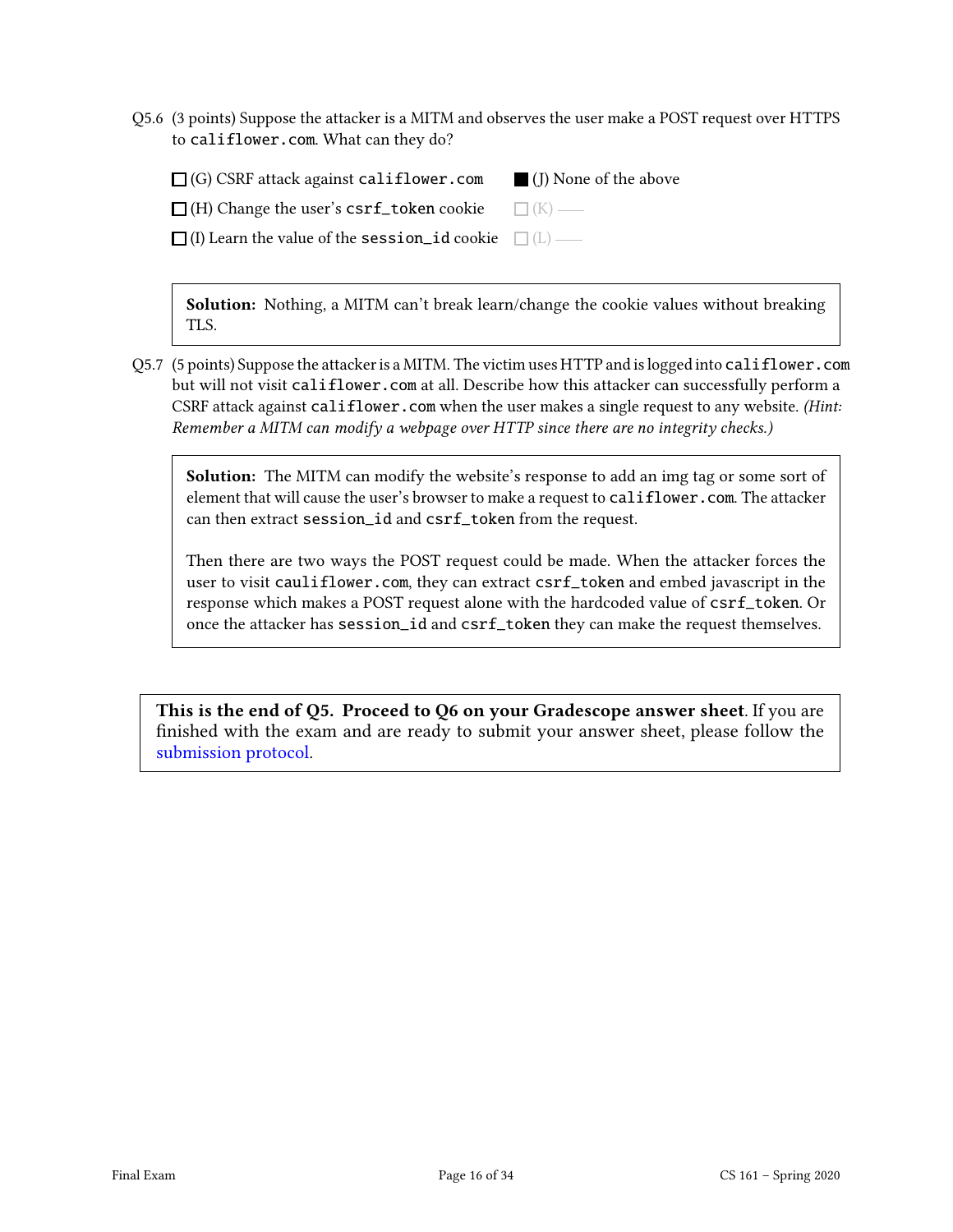### $Q6$  I Knew UDP Was Trouble  $(22 \text{ points})$

In the following diagram, Alison is connected to the network through her local router, which is connected to the local DNS resolver, which in turn uses iterative queries to resolve domains. Ports and the random UDP ID numbers are 16 bits, and DNS queries use 53 as both the source and destination ports. Mallory is an on-path attacker, while Eve is an off-path attacker.  $cs161.org$ , .org, .com, and the root domain support DNSSEC, but taylorswift.com does not. DNS caches always start empty. Each subpart is independent.



- Q6.1 (5 points) Which of the following entities, if malicious, could poison Alison's DNS resolver's cache for taylorswift.com?
	- (A) Mallory
	- (B) Name server for .
	- (C) Name server for .com
	- (D) Name server for .org
	- (E) Name server for taylorswift.com
	- $\Box$  (F) None of the above

Solution: Every entity in the network can either directly modify a response or spoof a packet.

Q6.2 (5 points) Which of the following entities, if malicious, could poison Alison's DNS resolver's cache for cs161.org?

 $\Box$  (G) Mallory

- (H) Name server for .
- $\Box$  (I) Name server for .com
- (J) Name server for .org
- $\Box$ (K) Name server for taylorswift.com
- $\Box$  (L) None of the above

Solution: DNSSEC prevents spoofing attacks and in-path attacks, but if a name server is malicious, it could change the response and still sign it. The resolver can directly change the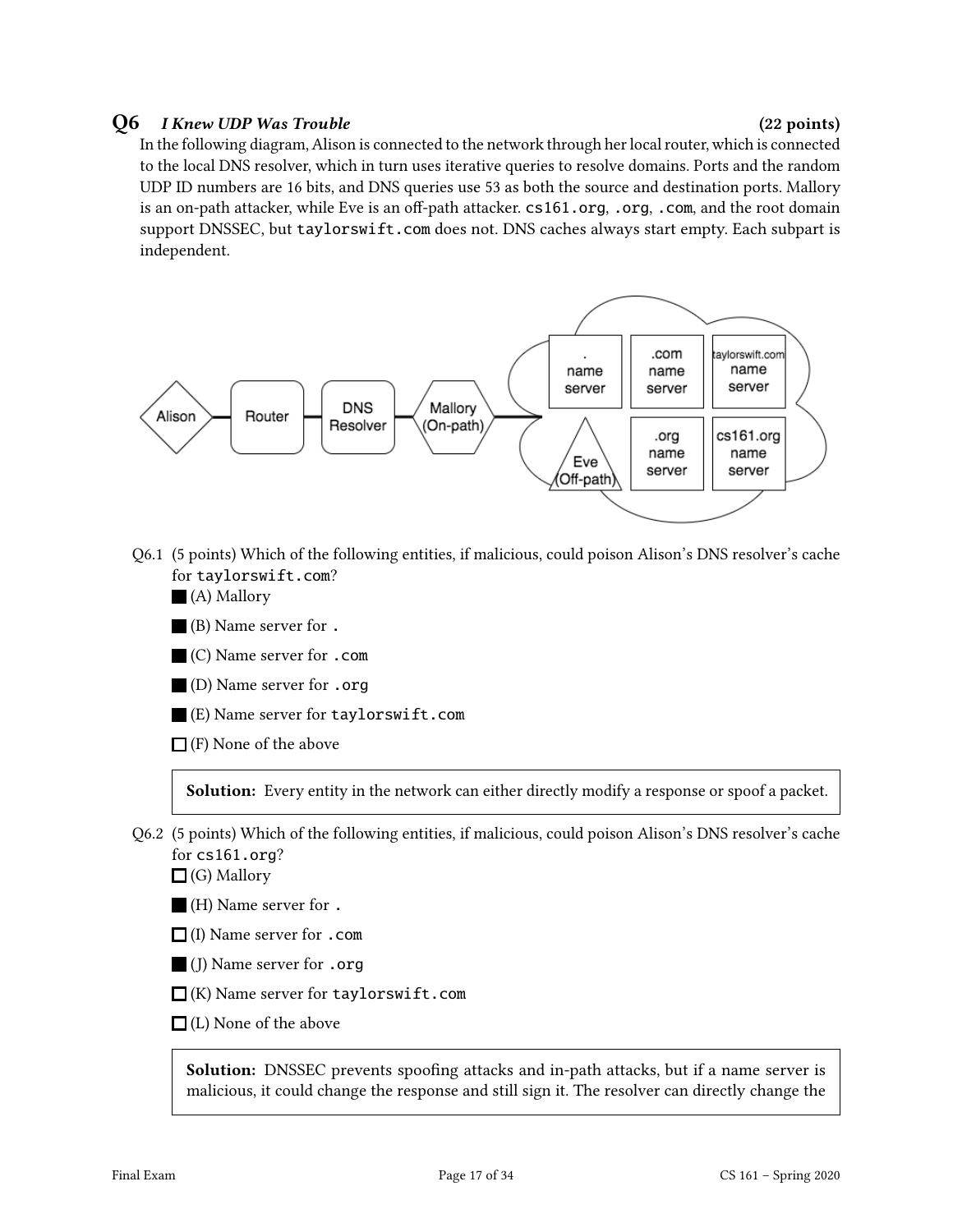response.

- Q6.3 (4 points) Which of the following actions would be effective in preventing Mallory from having a non-negligible probability of being able to poison the cache for taylorswift.com?
	- (A) Using TLS for all DNS queries
	- (B) Using DNSSEC for taylorswift.com
	- $\Box$  (C) Using TCP instead of UDP for the DNS query
	- $\Box$  (D) Source port randomization
	- $\Box$  (E) None of the above

 $\Box$  (F) —

Solution: TLS and DNSSEC authenticate the records. Name servers are not assumed to be malicious.

- Q6.4 (4 points) Which of the following actions would be effective in preventing Eve from having a non-negligible probability of being able to poison the cache for taylorswift.com?
	- (G) Using TLS for all DNS queries
	- (H) Using DNSSEC for taylorswift.com
	- (I) Using TCP instead of UDP for the DNS query
	- (J) Source port randomization
	- $\Box$  (K) None of the above

 $\Box$ (L) —

Solution: Same as part (c), and also randomizing the source port is enough to prevent blind spoofing. TCP helps because Eve would have to guess the TCP sequence numbers to inject a forged response into the TCP connection.

- Q6.5 (4 points) Which of the following actions would be effective in preventing a malicious .com name server from having a non-negligible probability of being able to poison the cache for taylorswift.com?
	- $\Box$  (A) Using TLS for all DNS queries
	- (B) Using DNSSEC for taylorswift.com
	- $\Box$  (C) Using TCP instead of UDP for the DNS query
	- $\square$  (D) Source port randomization
	- (E) None of the above

 $\Box$  (F) —

Solution: If the name server itself is malicious, it would be able to poison the cache no matter what.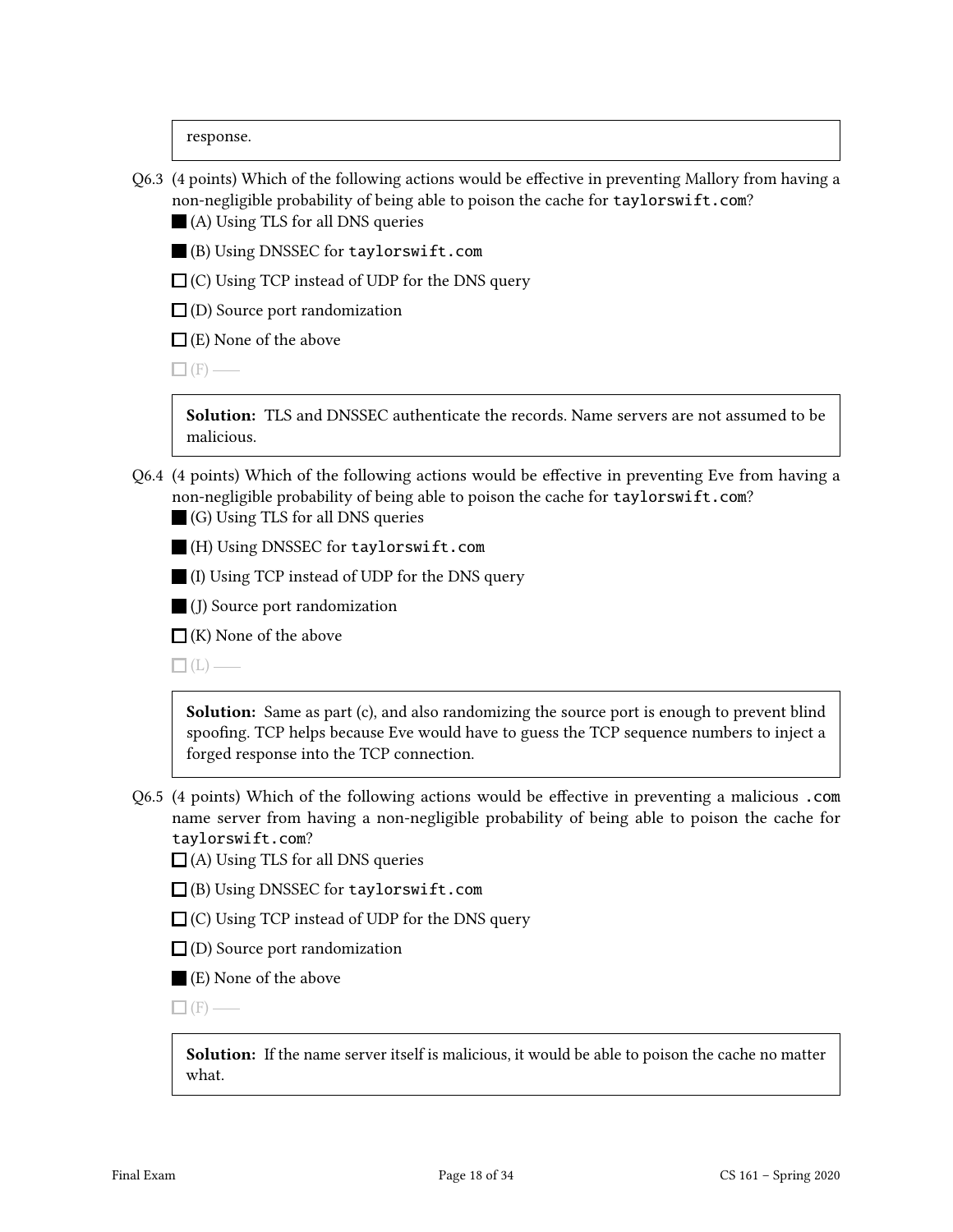This is the end of Q6. Proceed to Q7 on your Gradescope answer sheet. If you are nished with the exam and are ready to submit your answer sheet, please follow the [submission protocol.](#page-33-0)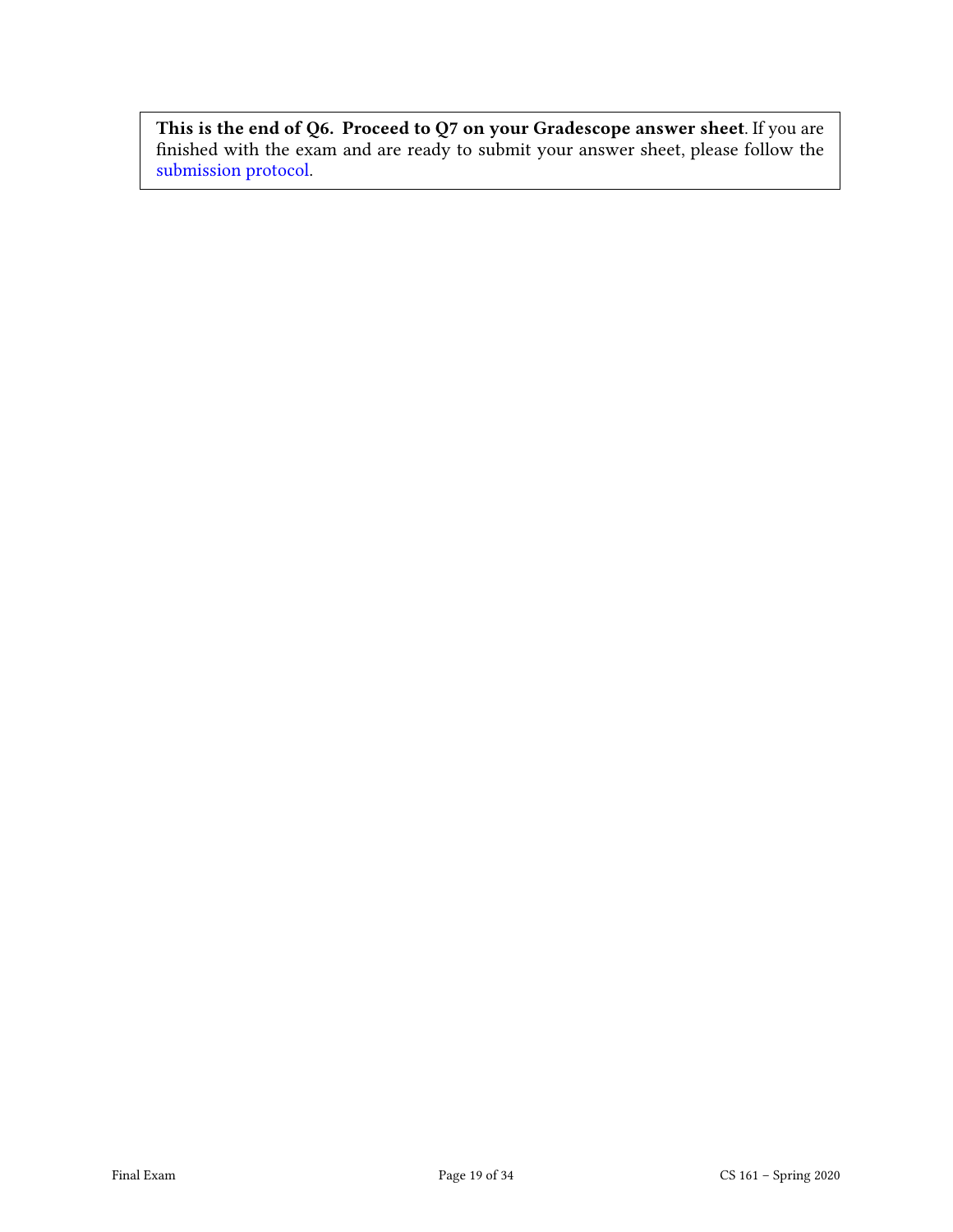### Q7 Pairing an IOT Device (28 points)

Alice wishes to pair her new IoT device and her laptop by having them exchange a symmetric key  $k$ . The devices will later use  $k$  to encrypt plaintext messages and send the ciphertexts to each other. Assume that there is a MITM on the network between the IoT device and the laptop. To defend against the MITM, Alice is considering the security of different pairing protocols. For each scenario below, select all true statements.

The "old key" refers to a symmetric key from some previous pairing. Enc(PK;  $m$ ) refers to public-key encryption of  $m$  with PK. Each subpart is independent.

 $Q7.1$  (4 points) The IoT device chooses k randomly and sends it to the laptop unencrypted over the network.

(A) MITM can decrypt the messages from the IoT device to the laptop

(B) MITM can decrypt the messages from the laptop to the IoT device

 $\blacksquare$  (C) At least one of the devices could accept an attacker's key that was not an old key

(D) MITM can make at least one of the devices to accept an old key

 $\Box$  (E) None of the above

 $\Box$  (F) —

**Solution:** Since  $k$  is sent without any encryption, the MITM knows the value of  $k$  and can use it to decrypt messages in both directions.

When the IoT device sends  $k$  to the laptop, the MITM could replace  $k$  with an attacker's key, and the laptop would accept the attacker's key. Similarly, the MITM could replace  $k$  with an old key.

Q7.2 (4 points) The IoT device sends a message to the laptop asking for its public key PK. The laptop sends PK to the IoT device. The IoT device chooses  $k$  randomly and sends  $Enc(PK; k)$  to the laptop.

 $\Box$  (G) MITM can decrypt the messages from the IoT device to the laptop

(H) MITM can decrypt the messages from the laptop to the IoT device

- $\blacksquare$  (I) At least one of the devices could accept an attacker's key that was not an old key
- $\Box$  (J) MITM can make at least one of the devices to accept an old key

 $\Box$  (K) None of the above

 $\Box$ (L) —

Solution: MITM can supply its own PK to the IoT device so there is no security here.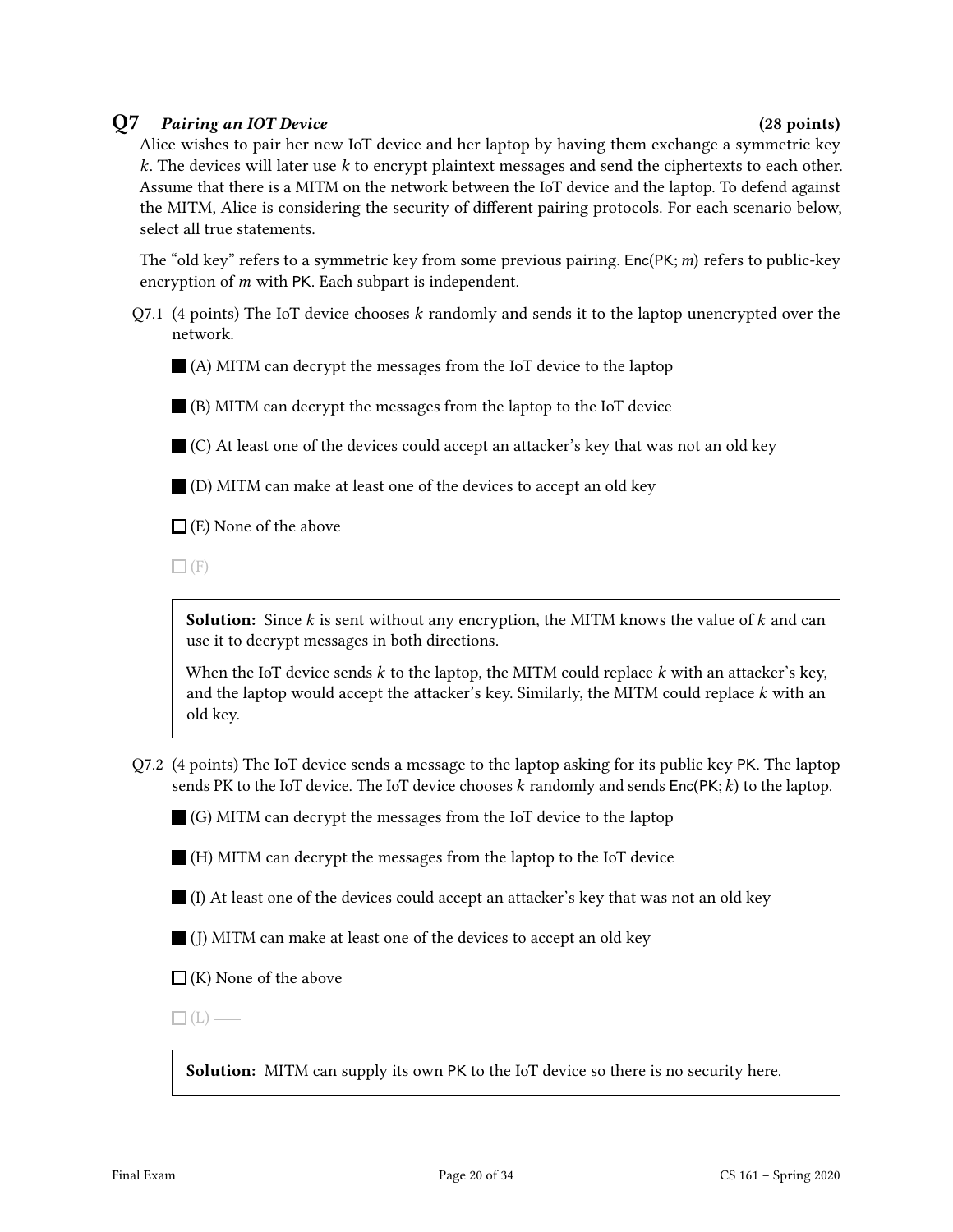Specifically, the attack works as follows: when the laptop sends its public key PK to the IoT device, the MITM replaces PK with their own public key PK′ . Now the IoT device will send Enc(PK'; k), the symmetric key k encrypted with the attacker's public key PK', to the laptop. The MITM can decrypt this message with their own private key and learn  $k$ .

At this point, the MITM could replace  $Enc(PK'; k)$  with  $Enc(PK; k)$ , the symmetric key  $k$  encrypted with the laptop's public key PK, so that the laptop correctly decrypts k. Now the laptop and the IoT device will communicate using  $k$ , which the MITM knows, so the MITM can decrypt messages in both directions.

Alternatively, after learning k, the MITM could replace  $\mathsf{Enc}(\mathsf{PK}';k)$  with  $\mathsf{Enc}(\mathsf{PK};k')$ , an attacker symmetric key k' encrypted with the laptop's public key PK. This would force the laptop to accept an attacker's key. Similarly, the MITM could replace  $k$  with an old key.

Q7.3 (4 points) Alice manually enters the publicly-known PK of the laptop into the IoT device. The IoT device chooses  $k$  randomly and sends  $Enc(PK; k)$ , to the laptop.

 $\Box$  (A) MITM can decrypt the messages from the IoT device to the laptop

(B) MITM can decrypt the messages from the laptop to the IoT device

(C) At least one of the devices could accept an attacker's key that was not an old key

(D) MITM can make at least one of the devices to accept an old key

 $\Box$  (E) None of the above

 $\Box$  (F) —

**Solution:** MITM cannot read messages from the IoT device but can provide a corrupted  $k'$  to the laptop by encrypting it under the public key of the laptop.

Specifically, the attack works as follows: when the IoT sends  $Enc(PK; k)$  to the laptop, the MITM replaces it with  $Enc(PK; k')$ , an attacker symmetric key  $k'$  encrypted with the laptop's public key PK. Similarly, the MITM could replace  $k$  with an old key.

Now the laptop will think that the attacker key  $k'$  is the symmetric key and use  $k'$  to encrypt messages. The attacker can decrypt these messages from the laptop to the IoT device.

However, the IoT device will still think that  $k$  is the symmetric key and use  $k$  to encrypt messages. The attacker doesn't know  $k$  because they only see  $k$  encrypted with the laptop's public key and don't know the laptop's private key for decryption. Thus the attacker can't decrypt messages from the IoT device to the laptop.

Q7.4 (4 points) Alice manually enters the publicly-known PK of the laptop into the IoT device, and the publicly-known verification key of the IoT device into the laptop. The IoT device chooses  $k$ randomly, computes  $Enc(PK; k)$ , and sends this ciphertext to the laptop along with a signature of the ciphertext from the IoT device. The laptop verifies the signature and rejects the key if the signature fails.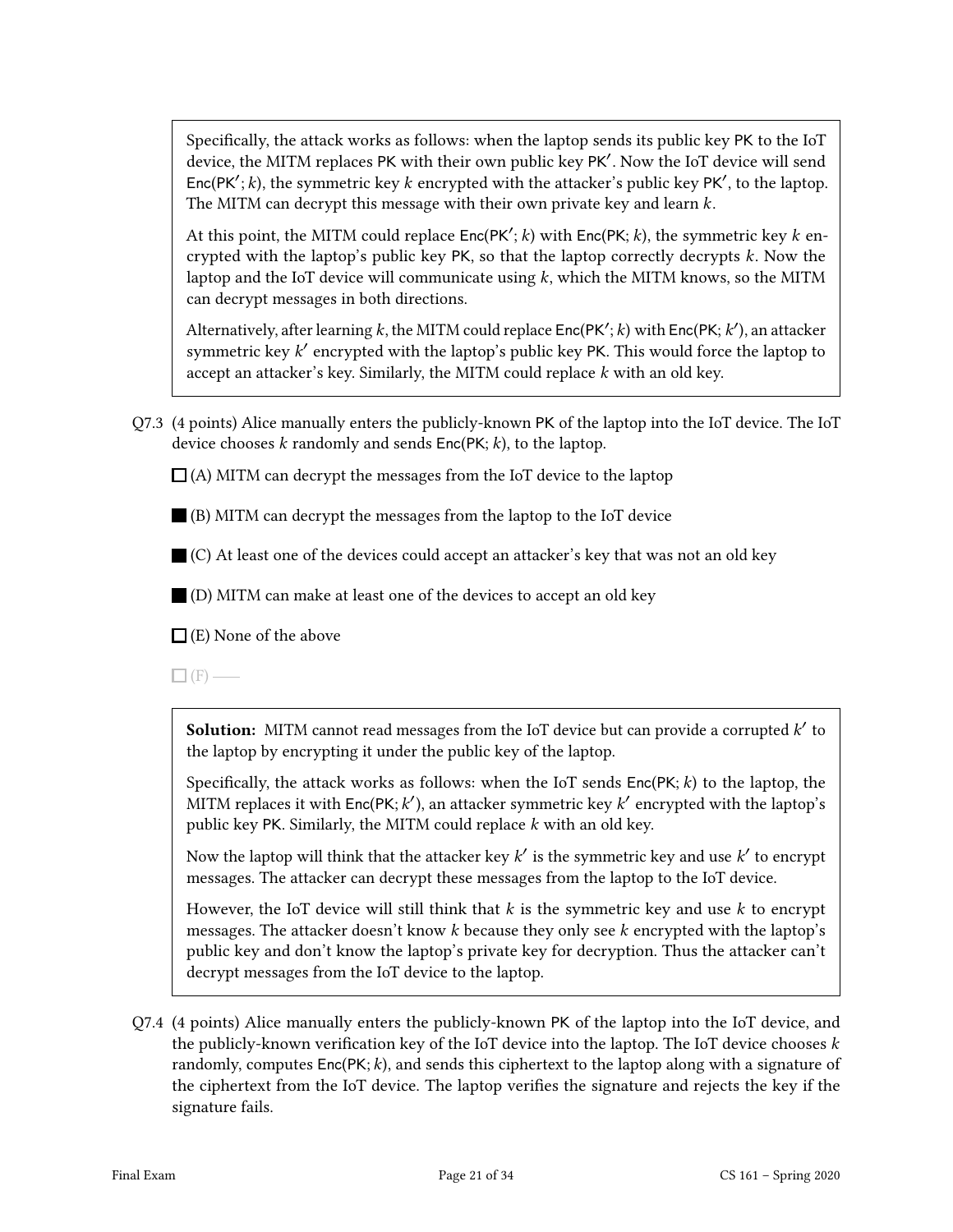$\Box$  (G) MITM can decrypt the messages from the IoT device to the laptop

 $\Box$  (H) MITM can decrypt the messages from the laptop to the IoT device

 $\Box$  (I) At least one of the devices could accept an attacker's key that was not an old key

(J) MITM can make at least one of the devices to accept an old key

 $\Box$  (K) None of the above

 $\Box$ (L) —

Solution: The MITM can replay an old key.

Specifically, the attack works as follows: when the IoT sends  $Enc(PK; k)$  with a signature, the MITM replaces it with a previous encrypted key and signature. The signature will be valid, so the laptop will accept an old key.

The MITM cannot replace the symmetric key with an attacker's key that was not an old key, because the attacker will not be able to generate a signature on the encryption of the attacker's key. (The attacker doesn't know the IoT device's private signing key.)

The MITM cannot decrypt messages in either direction, because they cannot decrypt the encrypted symmetric key. (The attacker doesn't know the laptop's private decryption key.) The attacker also cannot force either device to accept an attacker-chosen key. The attacker can only force a device to accept an old key that the attacker doesn't know.

 $Q7.5$  (4 points) The IoT device and the laptop run Diffie-Hellman key exchange to agree on the symmetric key.

(A) MITM can decrypt the messages from the IoT device to the laptop

(B) MITM can decrypt the messages from the laptop to the IoT device

(C) At least one of the devices could accept an attacker's key that was not an old key

 $\Box$  (D) MITM can make at least one of the devices to accept an old key

 $\Box$  (E) None of the above

 $\Box$  (F) —

Solution: DH is vulnerable to MITM.

Recall the MITM attack on Diffie-Hellman: the attacker chooses their own secret  $m$ . When the IoT device sends  $g^a$  mod  $p$ , the attacker replaces it with  $g^m$  mod  $p$  and sends this to the laptop. This forces the laptop to derive the symmetric key  $g^{mb}$  mod p. Similarly, when the laptop sends  $g^b$  mod  $p$ , the attacker replaces it with  $g^m$  mod  $p$  and sends this to the IoT device. This forces the IoT device to derive the symmetric key  $g^{ma}$  mod  $p$ . The attacker knows  $m$ ,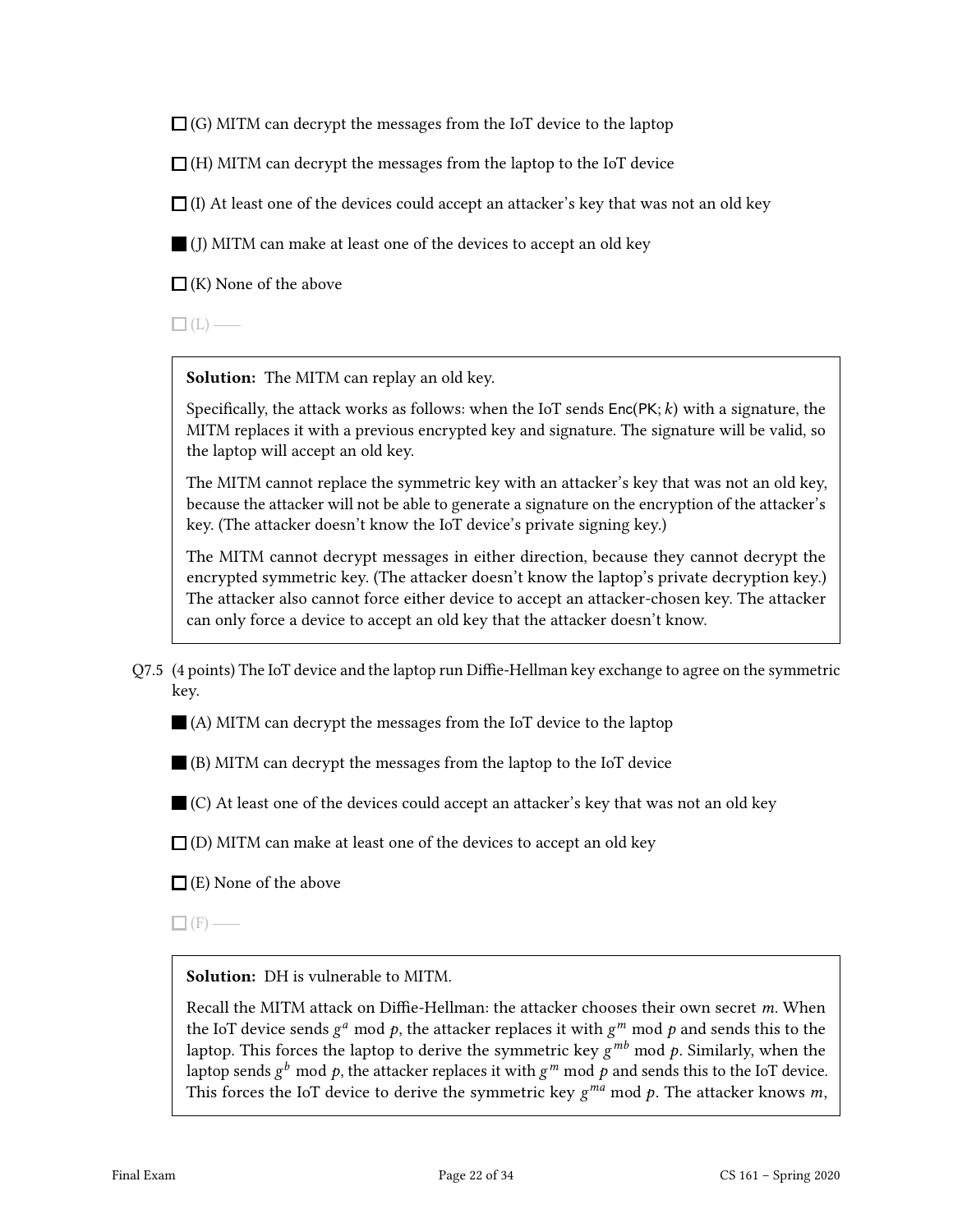$g^a$  mod  $p$ , and  $g^b$  mod  $p$ , so they can derive both symmetric keys and decrypt messages in both directions. The attacker has also made both devices accept an attacker's key that was not an old key.

A MITM cannot force a device to accept an old key. Note that the MITM never actually knows the value of a previous key-they can see  $g^{\text{old}a}$  mod  $p$  and  $g^{\text{old}b}$  mod  $p$  in a previous exchange, but cannot derive  $g^{\text{old }a \text{ old }}b$  mod  $p$  from those values (because the discrete log problem is hard).

The MITM could try to replace the exchanged values ( $g^{\mathrm{new}a}$  mod  $p$  and  $g^{\mathrm{new}b}$  mod  $p$ ) with old values ( $g^{\text{old}a}$  mod  $p$  and  $g^{\text{old}b}$  mod  $p$ ), but this would still not cause an old key to be derived, because both the laptop and client will supply a new secret as their half of the exchange. The derived keys would be something like  $g^{olda}$  newb mod p or  $g^{newa}$  oldb mod p, which is not the old key.

A previous draft of the solutions had an error: we mistakenly selected (D) as well. That was incorrect: a MITM cannot force the new key to match an old key (without solving the discrete log problem). We've updated the solutions, and graded your answers based on these updated solutions.

 $Q7.6$  (4 points) Alice manually enters the verification key of the IoT device into the laptop. The IoT device and the laptop run Diffie-Hellman key exchange to agree on  $k$ . The IoT device signs its DH public key and sends it with a signature to the laptop as part of this exchange. The laptop verifies the signature and rejects the key if the signature fails.

 $\Box$  (G) MITM can decrypt the messages from the IoT device to the laptop

 $\Box$  (H) MITM can decrypt the messages from the laptop to the IoT device

(I) At least one of the devices could accept an attacker's key that was not an old key

 $\Box$  (J) MITM can make at least one of the devices to accept an old key

 $\Box$  (K) None of the above

 $\Box$ (L) —

Solution: The attacker can still manipulate messages sent by the laptop.

Because the IoT device signs its half of the Diffie-Hellman exchange, the Diffie-Hellman MITM attack can only work in one direction. Specifically, when the IoT device sends  $g^a$  mod  $p$  with a signature to the laptop, the MITM cannot replace this value, because it's signed. Thus the laptop will correctly derive  $g^{ab}$  mod  $p$ , and the attacker won't be able to decrypt messages from the laptop to the IoT device.

However, when the laptop sends  $g^b$  mod  $p$  to the IoT device, the MITM can replace this with  $g^m$  mod p and force the IoT device to derive  $g^{mb}$  mod p, because the laptop's message isn't signed. Since the attacker knows  $g^{mb}$  mod  $p$ , they can decrypt messages from the IoT device to the laptop. The attacker has also made IoT device accept an attacker's key that was not an old key.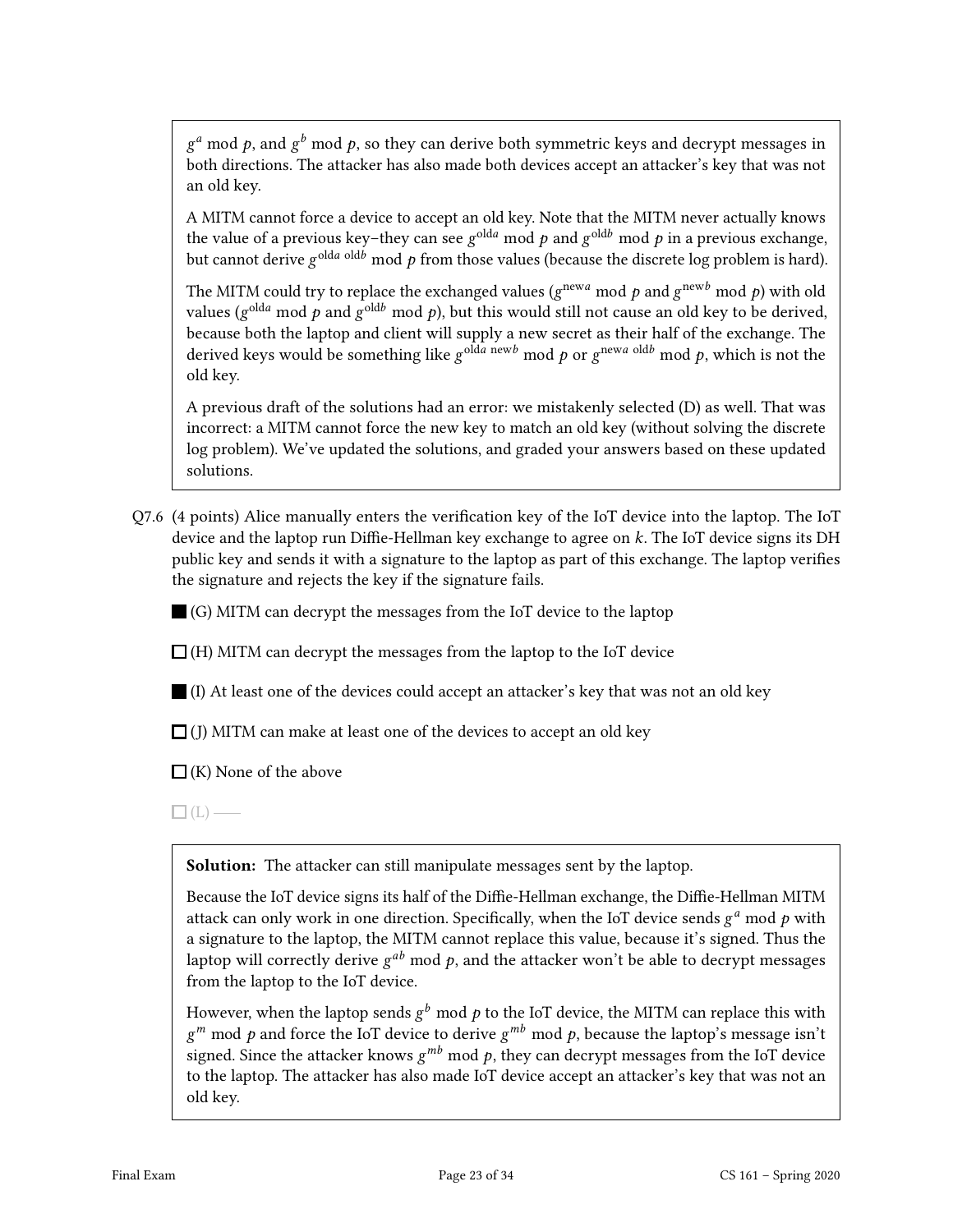A MITM cannot force a device to accept an old key, using the same reasoning as the previous part.

An earlier version of the solutions incorrectly marked (J) as a correct answer.

Q7.7 (4 points) The IoT device and the laptop run Diffie-Hellman key exchange to agree on  $k$ . Additionally, the IoT device displays the hash of the resulting symmetric key, which Alice inputs into the laptop. The laptop hashes its copy of the symmetric key and rejects the key if the hashes don't match.

 $\Box$  (A) MITM can decrypt the messages from the IoT device to the laptop

 $\Box$  (B) MITM can decrypt the messages from the laptop to the IoT device

 $\Box$  (C) At least one of the devices could accept an attacker's key that was not an old key

 $\Box$  (D) MITM can make at least one of the devices to accept an old key

(E) None of the above

 $\Box$  (F) —

**Solution:** If the attacker attempts a MITM on Diffie-Hellman, the keys will be different (the key obtained by the IoT device will be different from the key obtained by the laptop) which Alice will detect once she enters in the key hash.

We also accepted people who answered  $(A)+(C)$  for full credit. When we were setting the problem, we were imagining that the pairing process simply did not succeed and the devices would not proceed to the next step of sending messages if the hashes mismatch, so (E) would be the answer. However, we should have specified explicitly that if there is a hash mismatch, Alice sees an error and does not confirm the pairing on the IoT device. Without this specification, some students thought that the IoT device will send messages even if there is a hash mismatch, in which case  $(A)+(C)$  would be correct. We thought this was a reasonable interpretation of the question, so we accepted that answer as well.

For partial credit, we graded based on whichever gave you a higher score.

This is the end of Q7. Proceed to Q8 on your Gradescope answer sheet. If you are finished with the exam and are ready to submit your answer sheet, please follow the [submission protocol.](#page-33-0)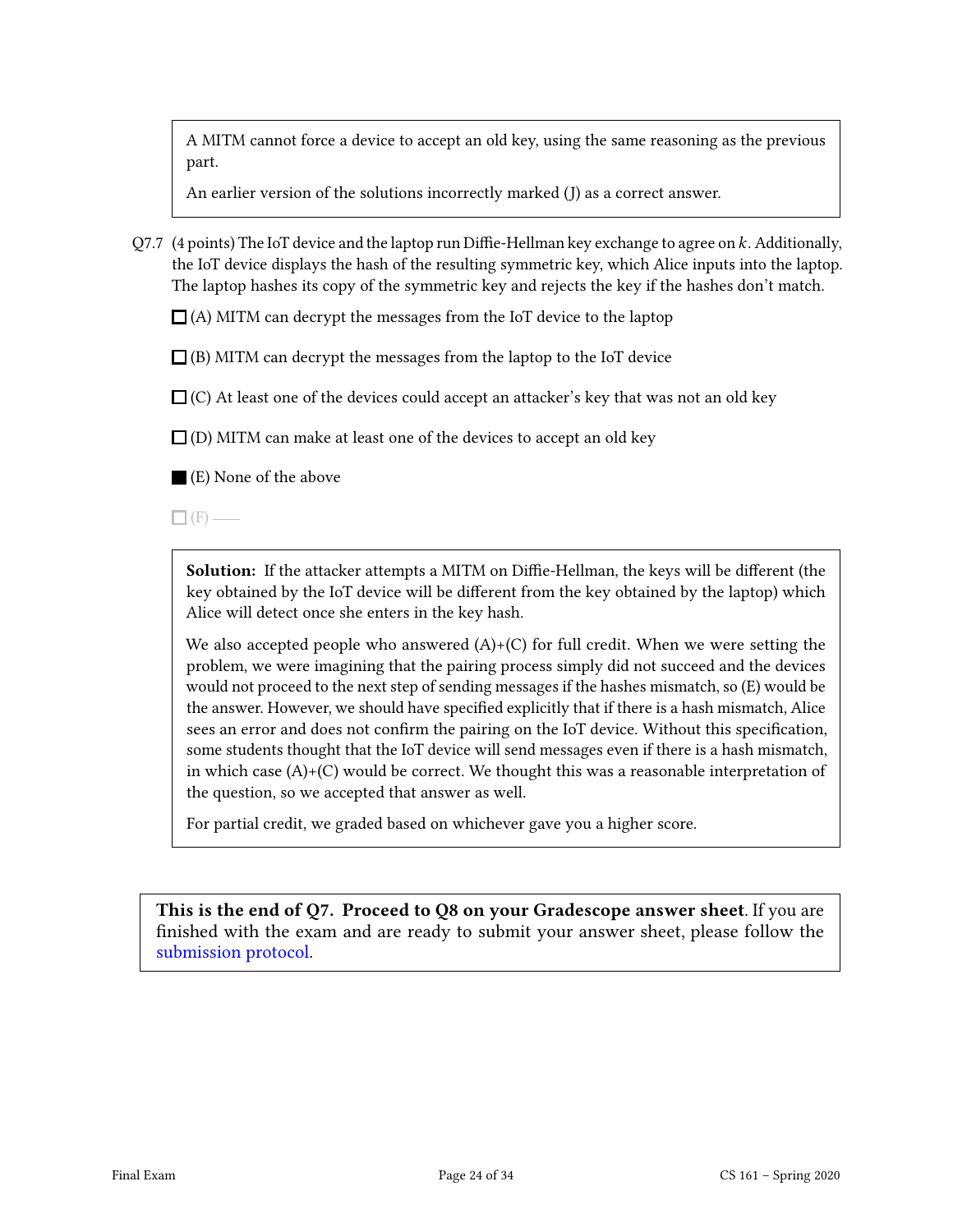### Q8 SQL Enumeration (21 points)

Alice runs a computing cluster. When a user wants to execute some job \$job, they visit:

### https://alice.com/execute?job=\$job

Alice's server locally stores a SQL table named dns:

| ΤP          | hostname       | jobs                                 |
|-------------|----------------|--------------------------------------|
| 10.120.2.4  |                | gpus.alice.com matrix-multiplication |
| 10.120.2.75 | cpu1.alice.com | matrix-addition                      |
| 10.120.2.6  | cpu2.alice.com | matrix-addition                      |
|             |                |                                      |

Upon receiving a request, Alice's server makes the following SQL query:

SELECT IP, hostname FROM dns WHERE jobs='\$job' ORDER BY RAND() LIMIT 1

where \$job is copied from the request parameter. This SQL query finds all hosts in dns whose jobs field equals the string \$job, and randomly returns one of them. If successful, the job is sent to the specified IP, and the following webpage is returned:

Successfully launched job on hostname!

Otherwise an error code is returned. hostname is copied from the SQL query result.

Q8.1 (3 points) What type of attack is the server vulnerable to?



 $\bigcap$  (B) ROP attack

(C) CSRF attack

 $\bigcap$  (D) Path traversal attack

 $\bigcap$  (E) None of the above

 $\bigcap$  (F) —

Solution: The query is vulnerable to SQL injection since the statement is not parameterized and no escaping happens.

Q8.2 (5 points) Mallory wants to learn all of the hostnames in the dns table. She will repeatedly load https://alice.com/execute?job=\$job with a specially chosen value for \$job (the same value every time). Specify a value she could use so that with enough repetitions, she will learn all of the hostnames.

 $\bigcap(G)$  (H)  $\bigcap(H)$  (I)  $\bigcap(H)$  (J)  $\bigcap(H)$  (K)  $\bigcap(H)$  (L)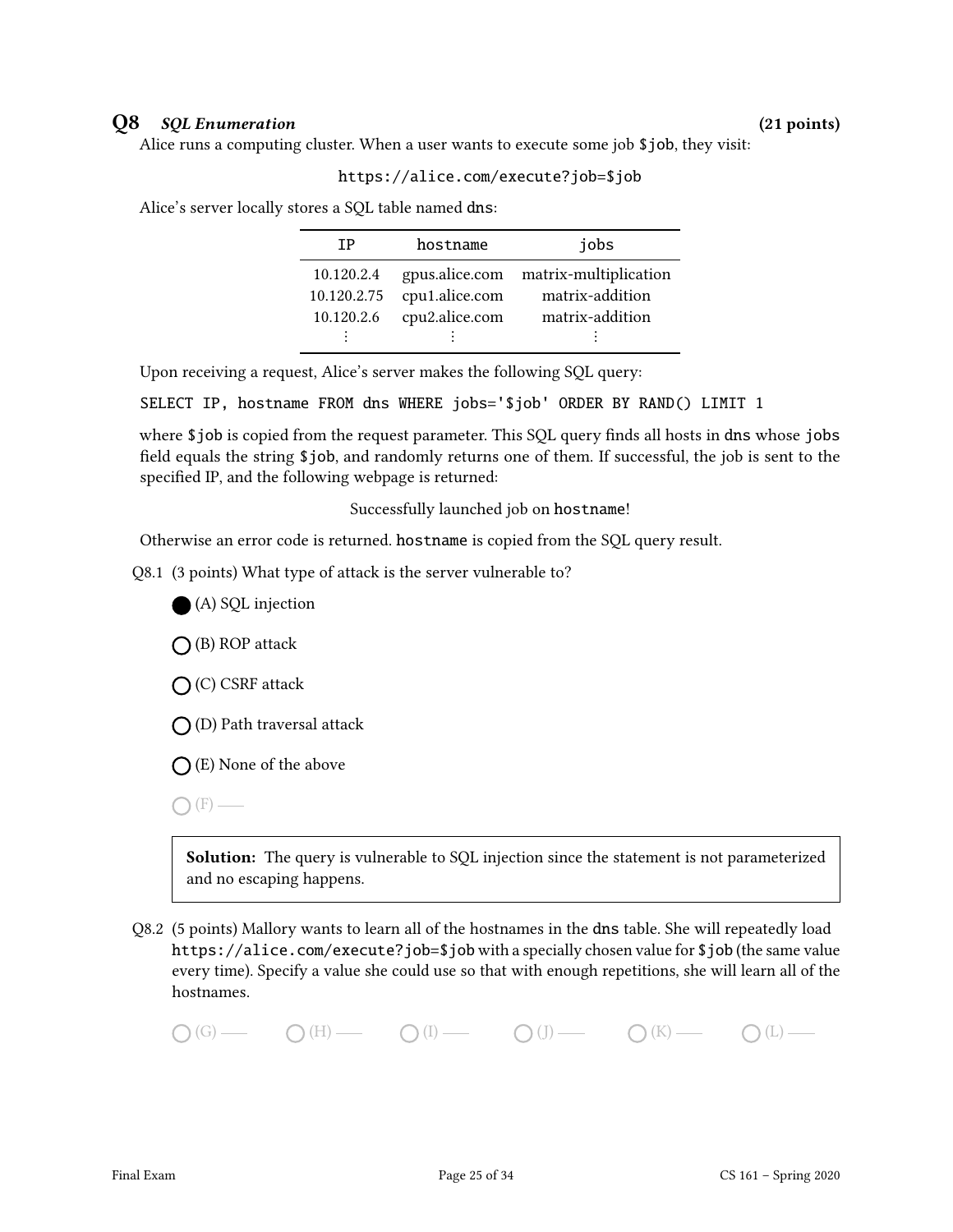Solution: We want each visit to return a random hostname. A few possible answers: ' OR 1=1 ORDER BY RAND() LIMIT 1--  $'$  OR  $'a' = 'a$ 

Some students reported that they assumed that the query could return multiple rows, and the web page that is returned would include all of those results. We agreed that the question was not clear on what would happen in that case. So, if you made this assumption, then we also accepted answers that returned all hostnames, such as the following:

 $'$  OR  $1=1--$ .

However, we required your answers to Q8.2 and Q8.3 to be consistent with respect to this assumption, so we only accepted this answer if in Q8.3 you chose True and wrote a query that returned all hostnames.

Q8.3 (5 points) Alice catches on to Mallory's exploit and decides to escape some special characters. In particular, the characters ' ( )  $\langle$  > are all escaped with a backslash (i.e., \) before the query is executed.

TRUE OR FALSE: Despite the escaping, it is still possible to choose a value for \$job that meets the requirement of the previous part. If you choose true, show such a value; if you choose false, explain why it's no longer possible.

 $\bigcap (A)$  True (B) False  $\bigcap (C)$   $\longrightarrow$   $\bigcap (D)$   $\longrightarrow$   $\bigcap (E)$   $\longrightarrow$   $\bigcap (F)$   $\longrightarrow$ 

Solution: There were two different interpretations for this question due to the wording not being clear. If you assumed the query could return multiple rows, than this part is possible and the answer is True. If not, than it is impossible and the answer is False.

If it can return multiple rows, since the backslash and dashes are not escaped, we can just include a backslash before the quotation mark. In particular, the following exploit would work:  $\vee$  OR 1=1--

However, if you assumed that the query can only return a single row, you need some form of randomness for the same query to enumerate the whole database. But this requires using RAND() which won't work because the parentheses will be escaped.

For grading, we additionally referenced student's answers for Q8.2 to best determine which interpretation they used. If we could determine that you were assuming the query can return multiple rows, then we accepted True and a value such as the above on this question. If we inferred that you were assuming the query could only return a single row, we accepted False and a corresponding explanation on this question. If it couldn't be determined which interpretation you used, we defaulted to the intended interpretation that the query only returned a single row.

Q8.4 (3 points) Instead of escaping, Alice modifies the server to check that  $\frac{1}{2}$ job contains only letters (az), dashes (-), quotes ('), and/or spaces ( ). If \$job contains any other character, it rejects the request without making any SQL queries. Assume that the server's code includes the entire response from the SQL query in the web page for debugging purposes.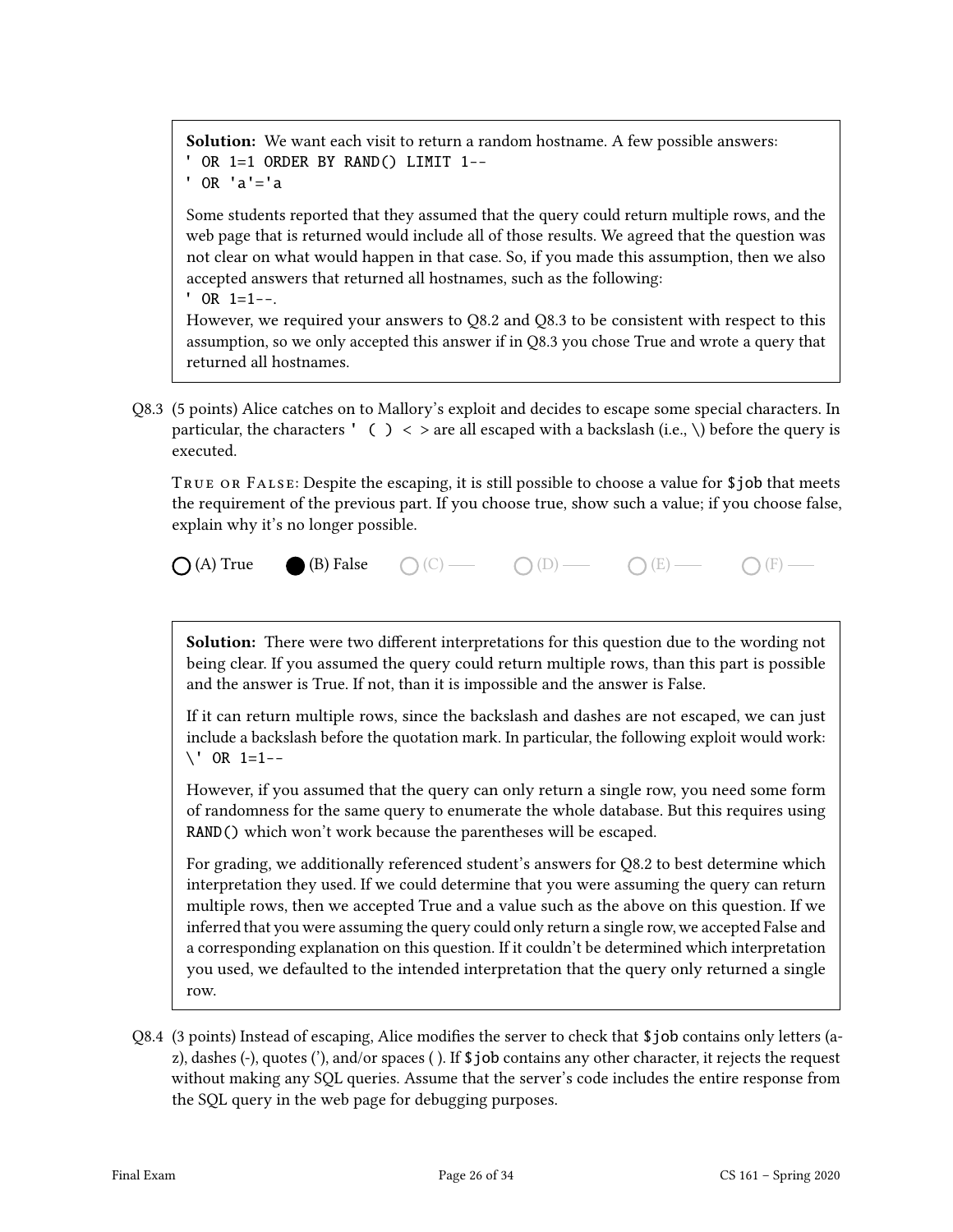True or False: It is possible to choose a value for \$job that will let Mallory learn all hostnames that can handle a matrix-addition job in a single visit to the web page. If you choose true, show such a value; if you choose false, explain why it's no longer possible. (Hint: -- starts a SQL comment. Assume that it does not need to be preceded or followed by a space.)

|                                     |  |  |  | <b>(G)</b> True $\bigcirc$ (H) False $\bigcirc$ (I) $\longrightarrow$ $\bigcirc$ (J) $\longrightarrow$ $\bigcirc$ (K) $\longrightarrow$ $\bigcirc$ (L) $\longrightarrow$ |  |
|-------------------------------------|--|--|--|--------------------------------------------------------------------------------------------------------------------------------------------------------------------------|--|
| <b>Solution:</b> matrix-addition'-- |  |  |  |                                                                                                                                                                          |  |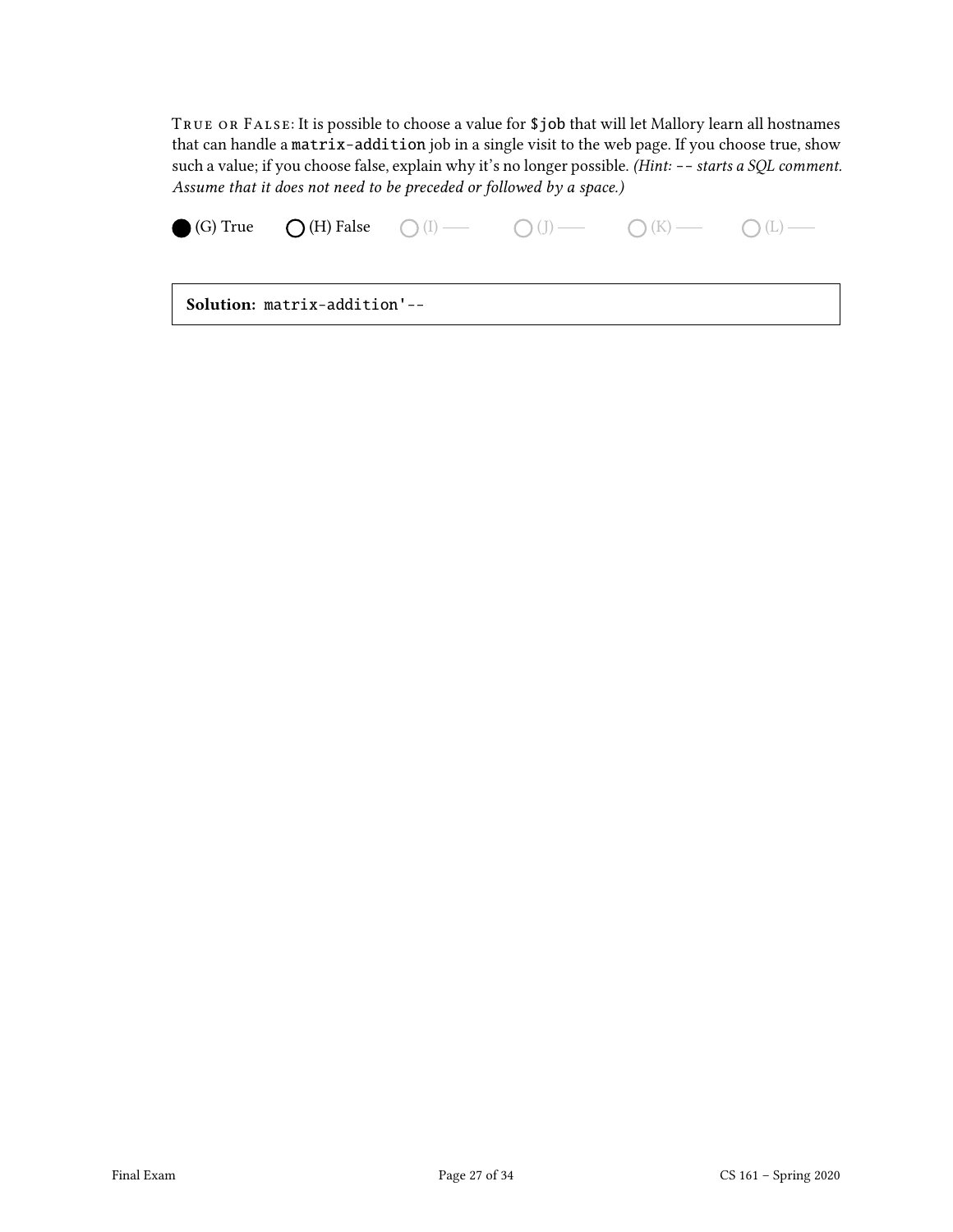Q8.5 (5 points) Instead of the checks in the previous part, Alice implements a simple filter on the value of \$job:

|  | $1$ def sanitize (job):                                         |
|--|-----------------------------------------------------------------|
|  | 2 iob = job.replace('--', '') // Deletes all occurrences of $-$ |
|  | $3 $ job = job.replace(';', '') // Deletes all occurrences of ; |
|  | 4 return job                                                    |

After calling sanitize, she checks that the result contains only letters (a-z), dashes (-), quotes ('), and spaces ( ), then uses it in the SQL query.

True or False: It is still possible to choose a value for \$job that will let Mallory learn all hostnames that can handle a matrix-addition job in a single visit to the web page. If you choose true, show such a value; if you choose false, explain why it's no longer possible.

| (A) True $\bigcirc$ (B) False $\bigcirc$ (C) $\longrightarrow$ $\bigcirc$ (D) $\longrightarrow$ $\bigcirc$ (E) $\longrightarrow$ $\bigcirc$ (F) $\longrightarrow$ |  |  |
|-------------------------------------------------------------------------------------------------------------------------------------------------------------------|--|--|
| Solution: matrix-addition'-;-                                                                                                                                     |  |  |

This is the end of Q8. Proceed to Q9 on your Gradescope answer sheet. If you are nished with the exam and are ready to submit your answer sheet, please follow the [submission protocol.](#page-33-0)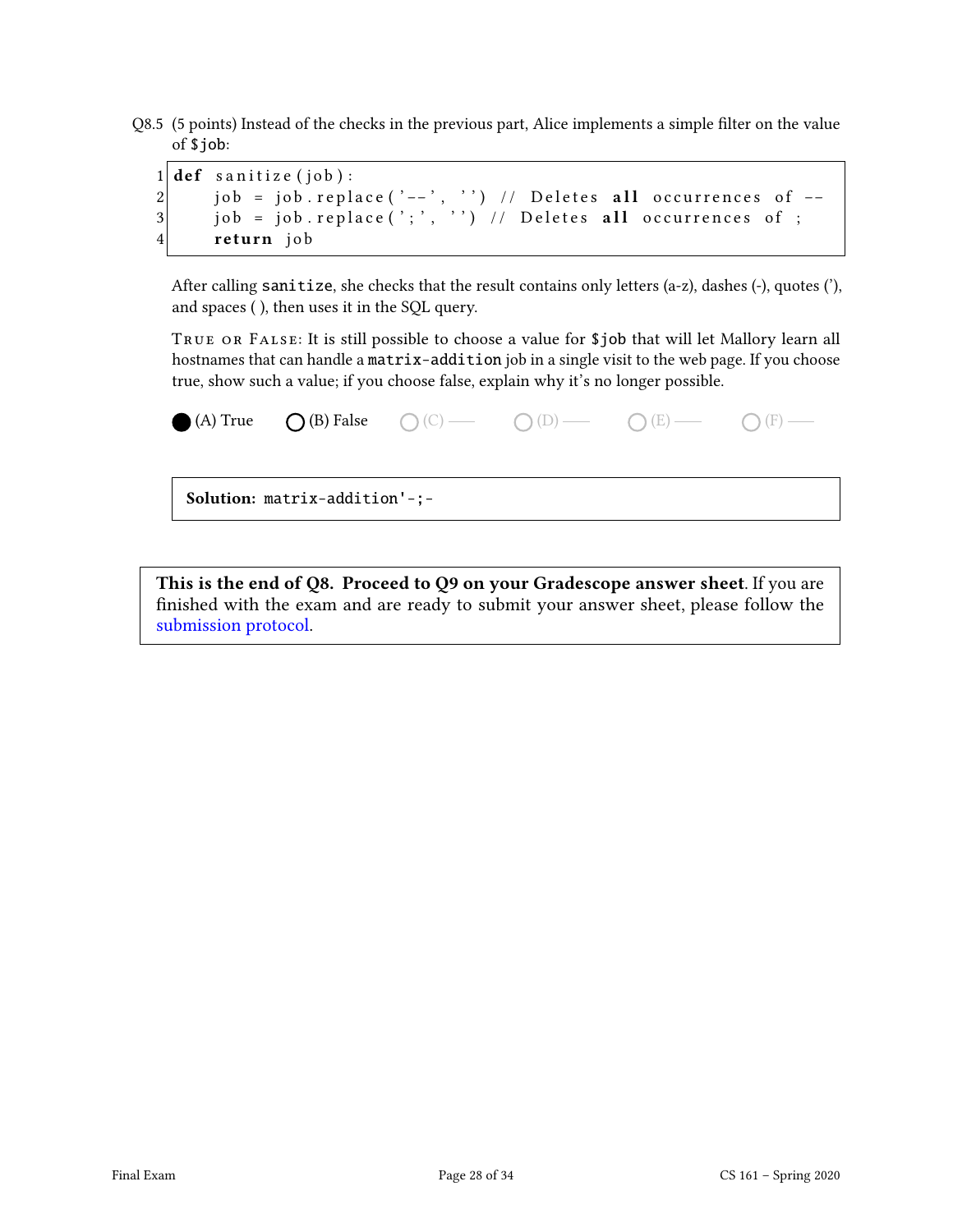### Q9 Memory Safe and Sound (33 points)

Taylor Swift is hacking into Big Machine Records to retrieve the copies of her masters. She has a 39-byte long string of shellcode that will grant her access to their system. After some GDB debugging, she discovers that at line 10 of main, the RIP of main is stored at address 0xbfaecf84.

Assume a 32-bit x86 architecture with null-terminated stack canaries, but no W^X bit or ASLR. Local variables are pushed onto the stack in the order that they are declared, and there are no exception handlers or saved registers. Recall that x86 stores 32-bit words in little-endian format, meaning that the least significant byte is stored first in memory (at the lowest/smallest address), and the most significant byte is stored last.

```
1 void the Other Side Of The (int ** this) {
2 char better_than [40]; // And I don't know how it
3 gets (better_than + ** this);
4}
5
6 int main () {
7 \mid int fearless = 0; \mid // Base 10 (Decimal)
8 int deluxe = 0x30415278; // Base 16 (Hex)
9 char door [8];
10
11 f g ets (door, 5, stdin); // It's safe if we use f gets, right?
12 the Other Side Of The (door);
13
14 return 0;
15}
```
(5 points) Fill in the numbered blanks for this incomplete stack diagram. Each box in the diagram represents 4 bytes. Each blank is worth 1 point.

| rip                       |
|---------------------------|
| $\overline{\mathsf{sfp}}$ |
| canary                    |
| (1)                       |
| $\overline{(2)}$          |
| $\overline{(3)}$          |
| $\overline{(4)}$          |
| $\overline{(5)}$          |
| rip                       |
| sfp                       |
| canary                    |
| better than               |
| $\ddot{\cdot}$            |
| better than               |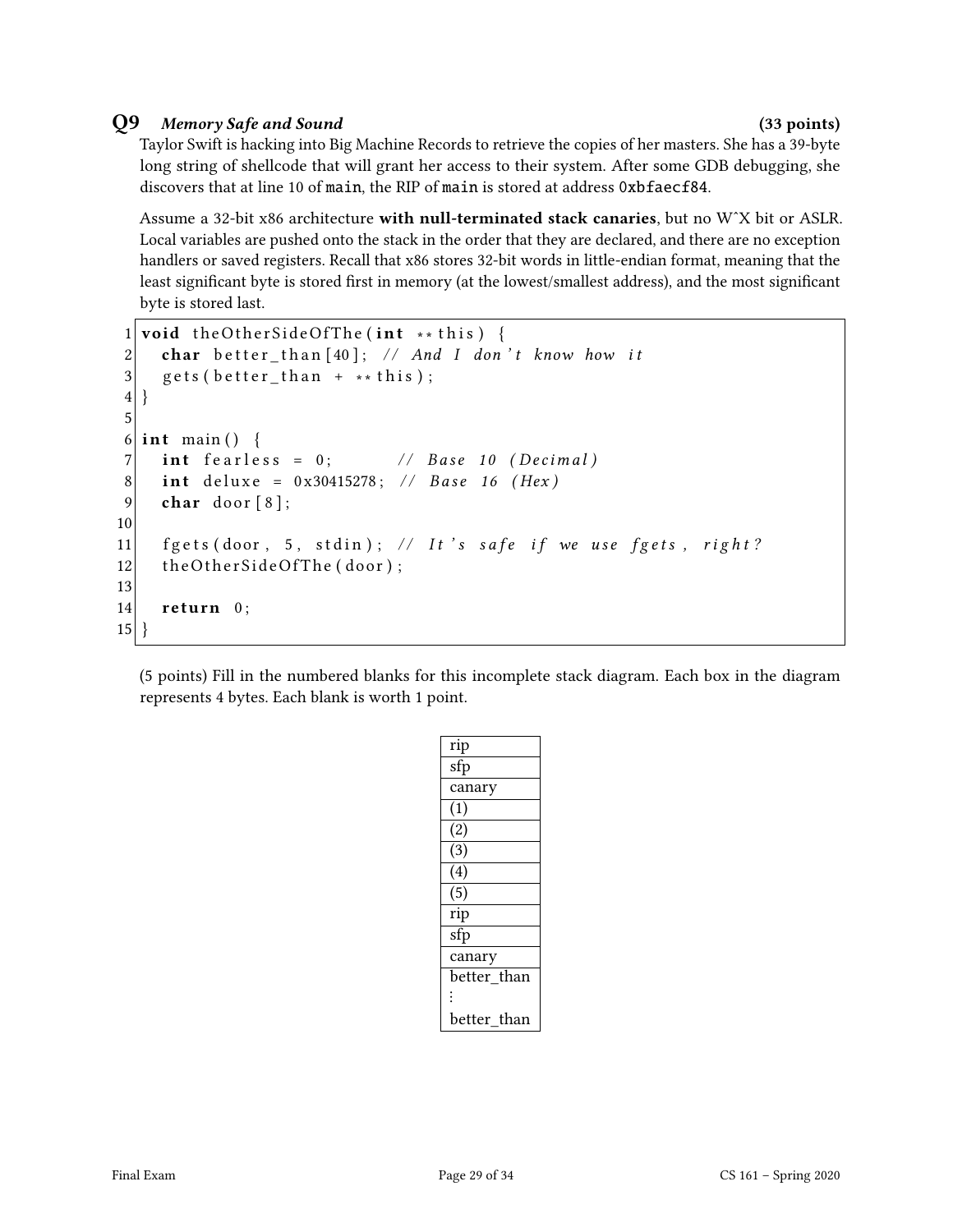

| <b>Solution:</b> The stack looks like this (the address of each slot is in parentheses): |             |              |  |
|------------------------------------------------------------------------------------------|-------------|--------------|--|
|                                                                                          | rip         | (0xbfacf84)  |  |
|                                                                                          | sfp         | (0xbfaecf80) |  |
|                                                                                          | canary      | (0xbfaecf7c) |  |
|                                                                                          | fearless    | (0xbfaecf78) |  |
|                                                                                          | deluxe      | (0xbfaecf74) |  |
|                                                                                          | door        |              |  |
|                                                                                          | door        | (0xbfaecf6c) |  |
|                                                                                          | &door       | (0xbfaecf68) |  |
|                                                                                          | rip         | (0xbfaecf64) |  |
|                                                                                          | sfp         | (0xbfaecf60) |  |
|                                                                                          | canary      | (0xbfaecf5c) |  |
|                                                                                          | better than |              |  |
|                                                                                          |             |              |  |
|                                                                                          | better than | (0xbfaecf34) |  |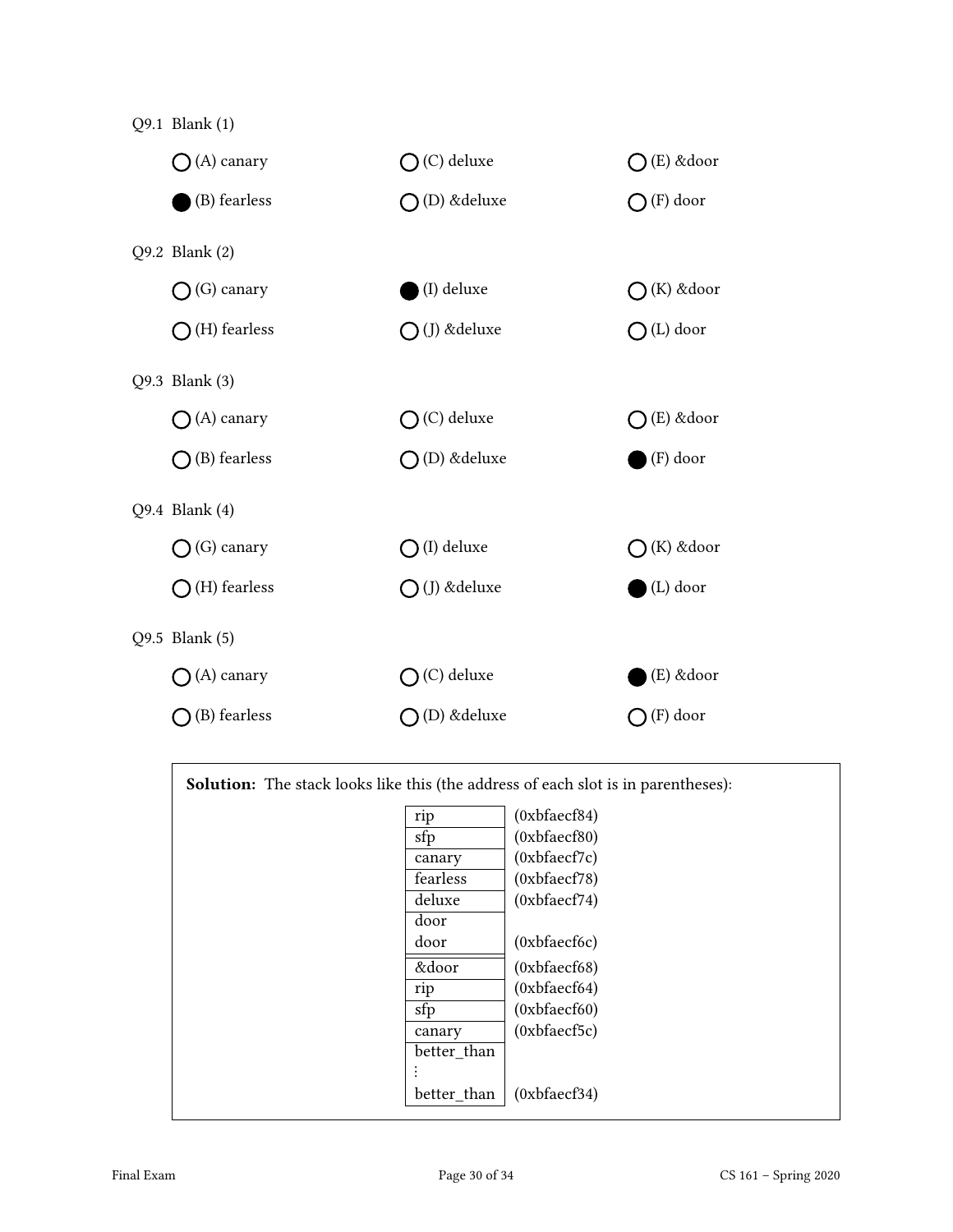Q9.6 (5 points) What type of vulnerabilit(y/ies) are present in this code?

| (G) Buffer overflow         | $\Box$ (J) Format string vulnerability |
|-----------------------------|----------------------------------------|
| $\Box$ (H) Off-by-one       | $\Box$ (K) Race condition              |
| $\Box$ (I) Integer overflow | $\Box$ (L) None of the above           |

Q9.7 (4 points) In which lines do the vulnerabilit(y/ies) in this code occur?

| $\Box$ (A) Line 2 | $\Box$ (D) Line 11           |
|-------------------|------------------------------|
| $(B)$ Line 3      | $\Box$ (E) None of the above |
| $\Box$ (C) Line 9 | $\Box$ (F) —                 |

Solution: There are two errors in this code. First, in Line 3, we use gets(), which is not memory-safe and can allow a buffer overflow. Second, this is mistakenly defined as a double pointer, and thus dereferenced twice (also in Line 3). Note that the change in type of char door to int \*\*this will generate a compiler warning, but no error.

Q9.8 (12 points) What should Taylor enter to fgets() on line 11?

 $\bigcap(G)$  (H)  $\bigcap(H)$  (I)  $\bigcap(H)$  (J)  $\bigcap(H)$  (I)  $\bigcap(H)$  (L)  $\bigcap(H)$ 

Solution: 0xbfaecf77. We want \*\*this to evaluate to 48 so that better\_then + \*\*this evaluates to the address of theOtherSideOfThe's rip. We know that main's rip is stored at address 0xbfaecf84; thus fearless is at address 0xbfaecf78. We will use the last byte of deluxe  $(0x30)$  followed by the first three bytes of fearless  $(0x000000)$  to form the four-byte value 0x00000030 (remember that in little-endian format, the least significant byte 0x30 is stored at the lowest memory address). The address of the most-signicant byte of deluxe is 0xbfaecf77.

Q9.9 (7 points) What should Taylor input into the gets() on line 3 to execute the shellcode? Use Python syntax. Assume that SHELLCODE holds the bytes of her shellcode, NOP holds the code for a one-byte no-op instruction, and GARBAGE represents an arbitrary byte whose value does not matter. You can write constants using hex (e.g., 0xFF or 0xA02200FC). For instance,  $2*NOP + 4*GARBAGE +$ SHELLCODE would represent two no-op bytes, followed by four irrelevant bytes, followed by her 39-byte shellcode.

 $O(A)$   $O(B)$   $O(C)$   $O(D)$   $O(E)$   $O(E)$   $O(F)$   $O(F)$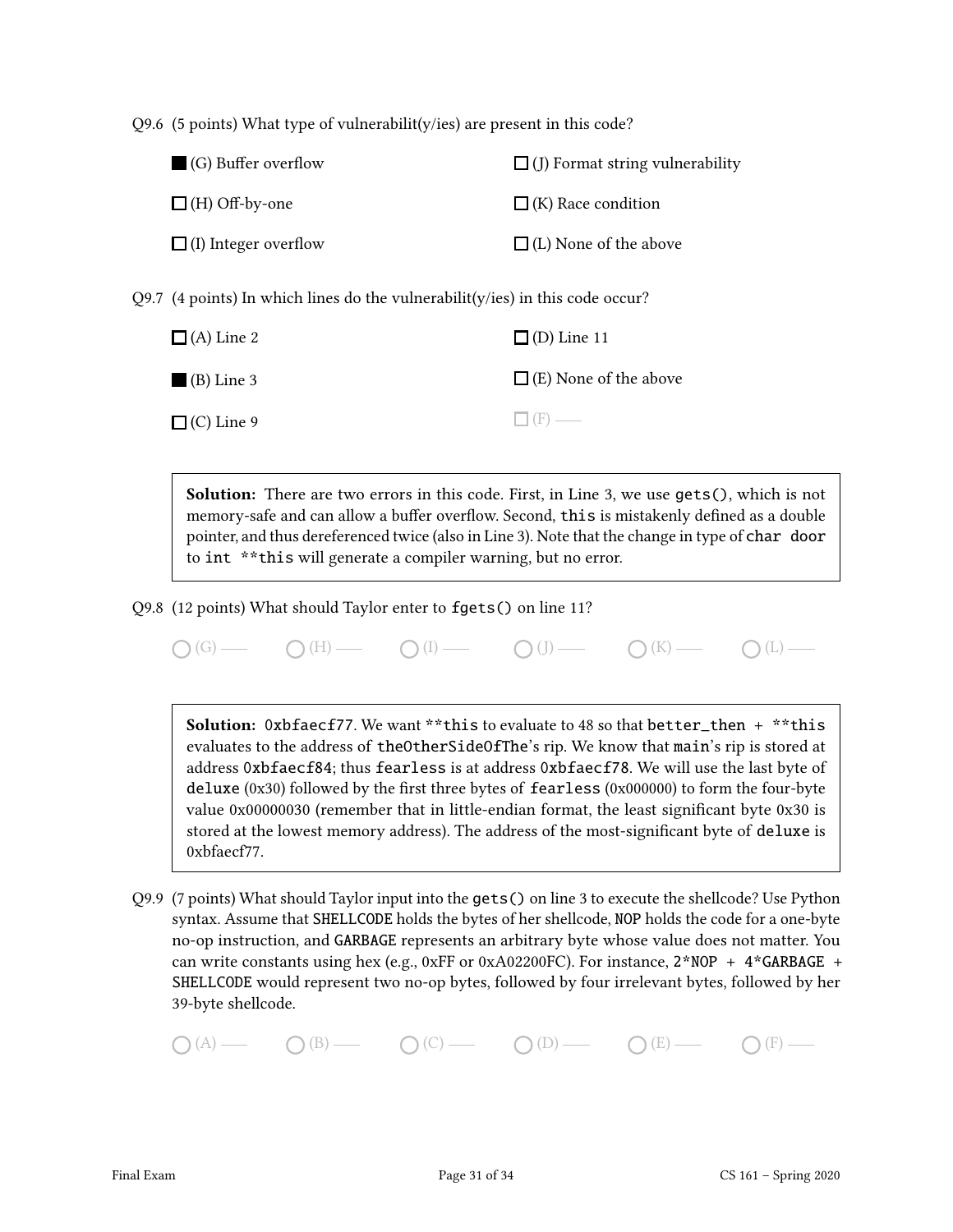Solution: 0xbfaecf68 + SHELLCODE. This will overwrite theOtherSideOfThe's RIP with the address immediately after it, and then overwrite starting at that address with the shellcode. Because we have not modified the canary, the attack will succeed.

This is the end of Q9. You have reached the end of the exam. If you are finished with the exam and are ready to submit your answer sheet, please follow the [submission](#page-33-0) [protocol.](#page-33-0)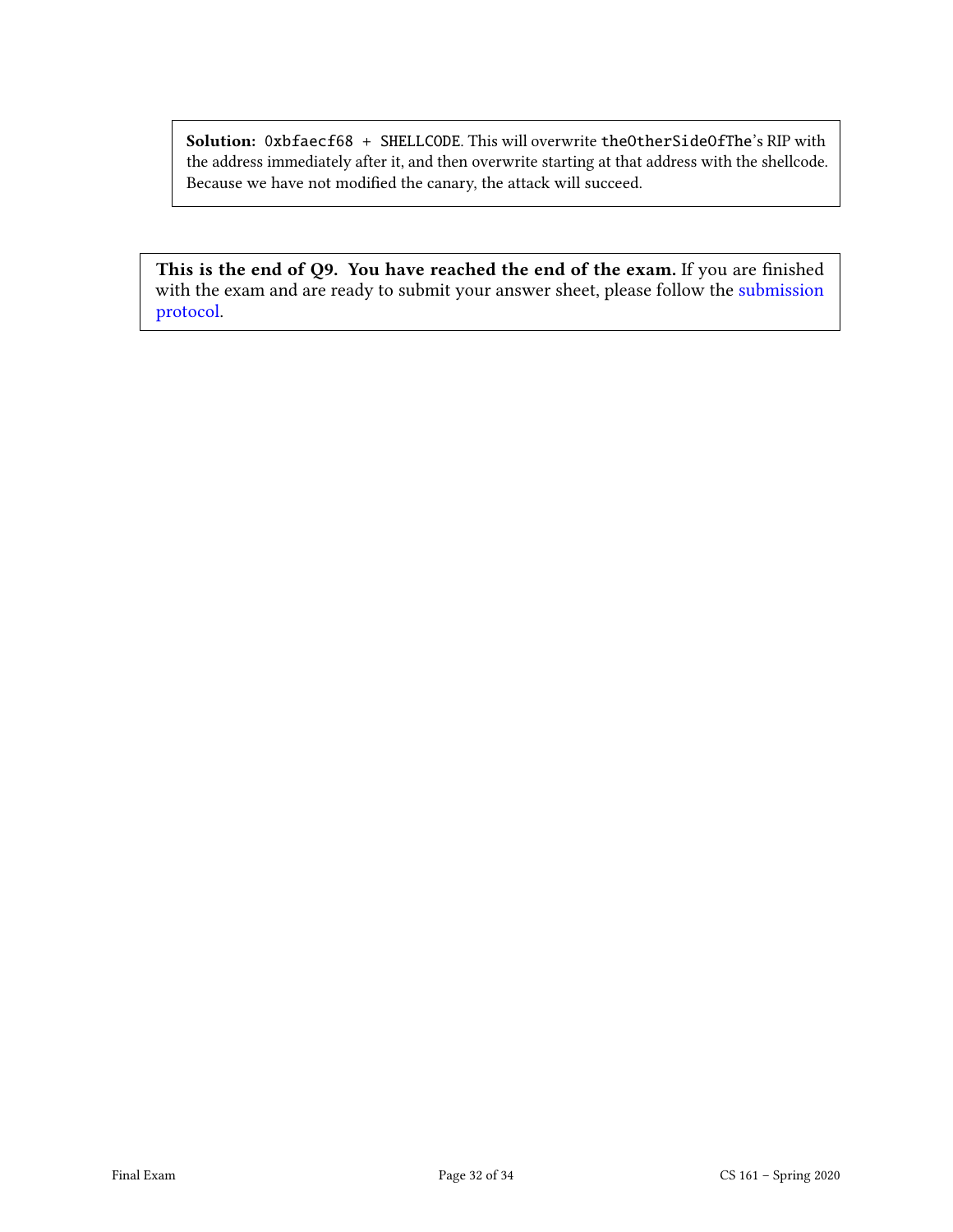## Selected C Manual Pages

char \*gets(char \*s);

gets() reads a line from stdin into the buffer pointed to by s until either a terminating newline or EOF, which it replaces with a null byte  $('0')$ .

char \*fgets(char \*s, int size, FILE \*stream);

fgets() reads in at most one less than size characters from stream and stores them into the buffer pointed to by s. Reading stops after an EOF or a newline. If a newline is read, it is stored into the buffer. A terminating null byte (' $\setminus 0'$ ) is stored after the last character in the buffer.